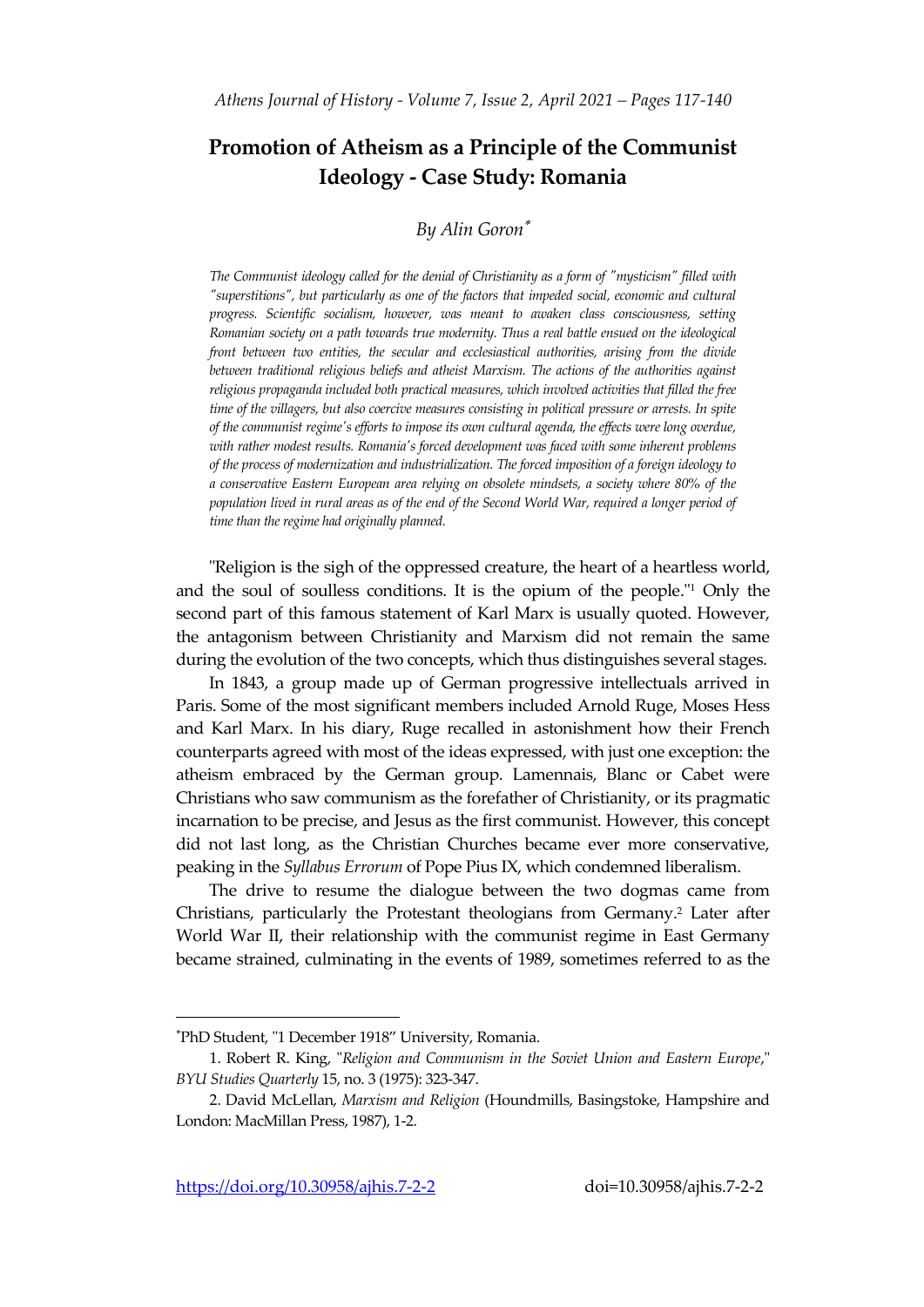"Protestant Revolution", thus emphasizing the important political role of this Church. 3

Returning to Marxist dogma, whose basic principle consists in the relationship between structure and superstructure, Christianity falls within the superstructure, and is thus outside reality. According to this paradigm, we can relate to the fierce critique of religion in Marxist writings. 4

To expand somewhat the topic of the relationship between Christianity and Marxism, I would like to recall the vision of F. Engels on this relationship, which was later embodied in the Latin American version.

"Christianity, like every great revolutionary movement, was made by the masses", wrote Friedrich Engels. Thus, primary Christianity represented a spiritual-religious expression of the oppressed that fought for emancipation. Therefore, similarly to Socialism in the modern era, Christianity exercised control over the masses, since it offered them the awareness of being part to a social category deprived of rights, which was opposing a ruling class that only sought to perpetuate the current status quo.<sup>5</sup>

The overlapping of the religious theme with revolutionary socialism is an old topic, but one that still remains current today. The similarities between the two are obvious to a certain extent, where the two theories of creationism and evolutionism are set one against the other. In this matter, I note the study of Michael Lowe and Mariana Ortega Berna dedicated to the history of the communist movement in Latin America. 6

But religion also played an important role in building the nation-states of Central and Eastern Europe in the interwar period, on the ruins of ancient empires. In the multinational universe of Greater Romania, the idea of nation and the building of the social, ethnic and cultural Romanian identity in the new geographical space revolved around the religious imaginary of the "sacred nation."<sup>7</sup>

The 1939 New York World's Fair also included a Romanian pavilion with an inscription in large letters on a marble column: "Romania has over 20 million people united unto language, tradition and culture." In 1940, shortly after this

<sup>3.</sup> Peter Molloy, *The Lost World of Communism, An Oral History of Daily Life behind the Iron Curtain* (BBC Books, 2017), 134.

<sup>4.</sup> David McLellan, *Marxism and Religion,* 1987, 1-2.

<sup>5.</sup> K. Mathew Kurian, "*Marxism and Christianity*," *Social Scientist* 2, no. 8 (1974): 321.

<sup>6.</sup> Michael Löwy and Mariana Ortega Brena, "*Communism and religion: José Carlos Mariátegui's Revolutionary Mysticism*, *Latin American Perspectives*," *Reassessing the History of Latin American Communism* 35, no. (2008): 71-79.

<sup>7.</sup> Zsuzsánna Magdó, "*Mass Enlightenment, Atheism and the Romanian Socialist Nation: The Society for Dissemenation of Culture and Science*, *1949-1963*," in *Politici Culturale și Modele Intelectuale în România*, ed. Lucian Năstasă and Dragoș Sdrobiș (Cluj-Napoca: Editura Mega, 2013), 121.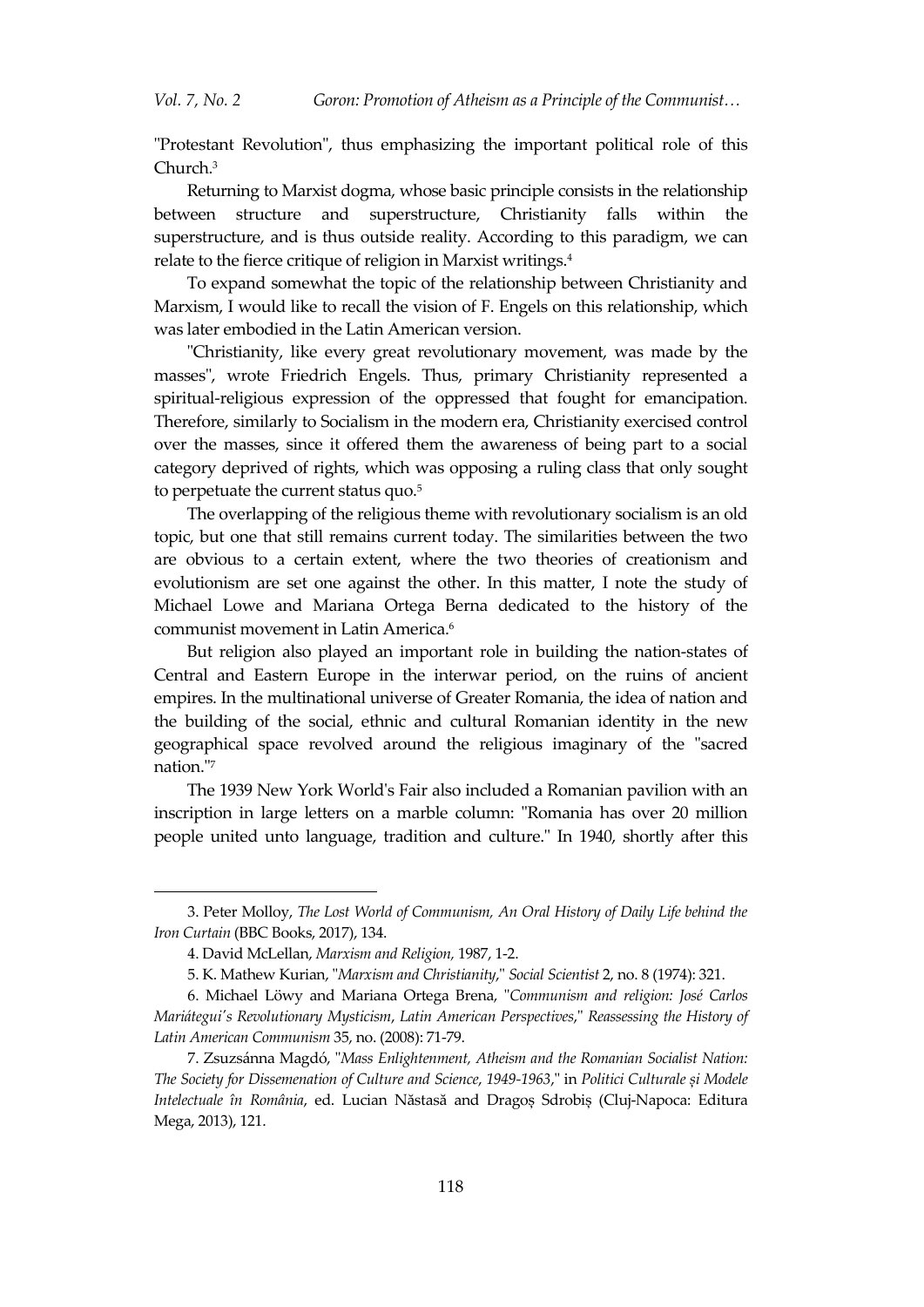$\overline{a}$ 

event, Romania lost large parts of its national territory to the Soviet Union, Bulgaria and Hungary<sup>8</sup>.

The national and cultural universe that brought Romanians together under the umbrella of the largest territory they had ever known, with the major contribution of religion, was now collapsing. This *status-quo* has never been restored after the end of the Second World War.

In this study, I am not seeking to consider the institutional relationship between the Church and the State, since the subject has been long debated so far<sup>9</sup>. What I will follow is the transformation of the Romanian society after the Second World War under the leadership of the new communist regime. I am particularly interested in how the atheist ideology of communism came into being and what was the response of an agrarian and conservative society marked by a strong religious sentiment, where the left movement never truly had the support of the masses. I will be then going down to the microsocial level to reveal attitudes, contradicting reactions, but also changes in power structures.

I am also capturing descriptions Christian expressions in the Romanian space, with a differentiated emphasis on Catholics, evangelicals and Protestants<sup>10</sup> in terms of exposure and analysis, also reflecting on measures taken by the authorities under the umbrella of the new ideological reality.

The documentary research was based on resources such as as Central National Historic Archives, the collections of Sedition and Propaganda*, Ministry of Propaganda, The Society for the Promotion of Science and Culture*, and the resources of the Alba National Archive Service, *the Romanian Workers' Party fund*. I also included several articles from the most important journal of the Communist regime, the *Scânteia newspaper.*

The subject was approached by many researchers during the post-war years. Thus, Richard T. D George and James P. Scanlan<sup>11</sup> discussed various forms of Marxist philosophy in Eastern European states, but also the relationship between Communist regimes and the Church. Later, Trond Gilberg spoke about the

<sup>8.</sup> Irina Livezeanu, *Cultural Politics in Greater Romania: Regionalism, Nation Building, and Ethnic Struggle, 1918–1930* (Cornell University Press, 1995), 9.

<sup>9.</sup> See Cristian Vasile, *Biserica Ortodoxă Română în Primul Deceniu Comunist* (The Romanian Orthodox Church during the First Communist Decade) (București: Editura Curtea Veche, 2013); Vasile, *Între Vatican si Kremlin. Biserica Greco-Catolică în Timpul Regimului Comunist (*Between Vatican and the Kremlin. The Greek Catholic Church during the Communist Regime) (București: Editura Curtea Veche, 2013); Lucian N. Leuștean, *Orthodoxy and the Cold War Religion and Political Power in Romania, 1947–1965* (Basingstoke, Hampshire and New York: Palgrave Macmillan, 2009).

<sup>10.</sup> In Romania, the term of *neoprotestants* is used to designate the following cults: baptists, pentecostals, adventists or Jehova witnesses. I will use the terms *protestants.*

<sup>11.</sup> Richard T. D. George and James P. Scanlan, *Marxism and Religion in Eastern Europe* (Dordrecht-Holland and Boston: D. Riedel Publishing Company, 1974).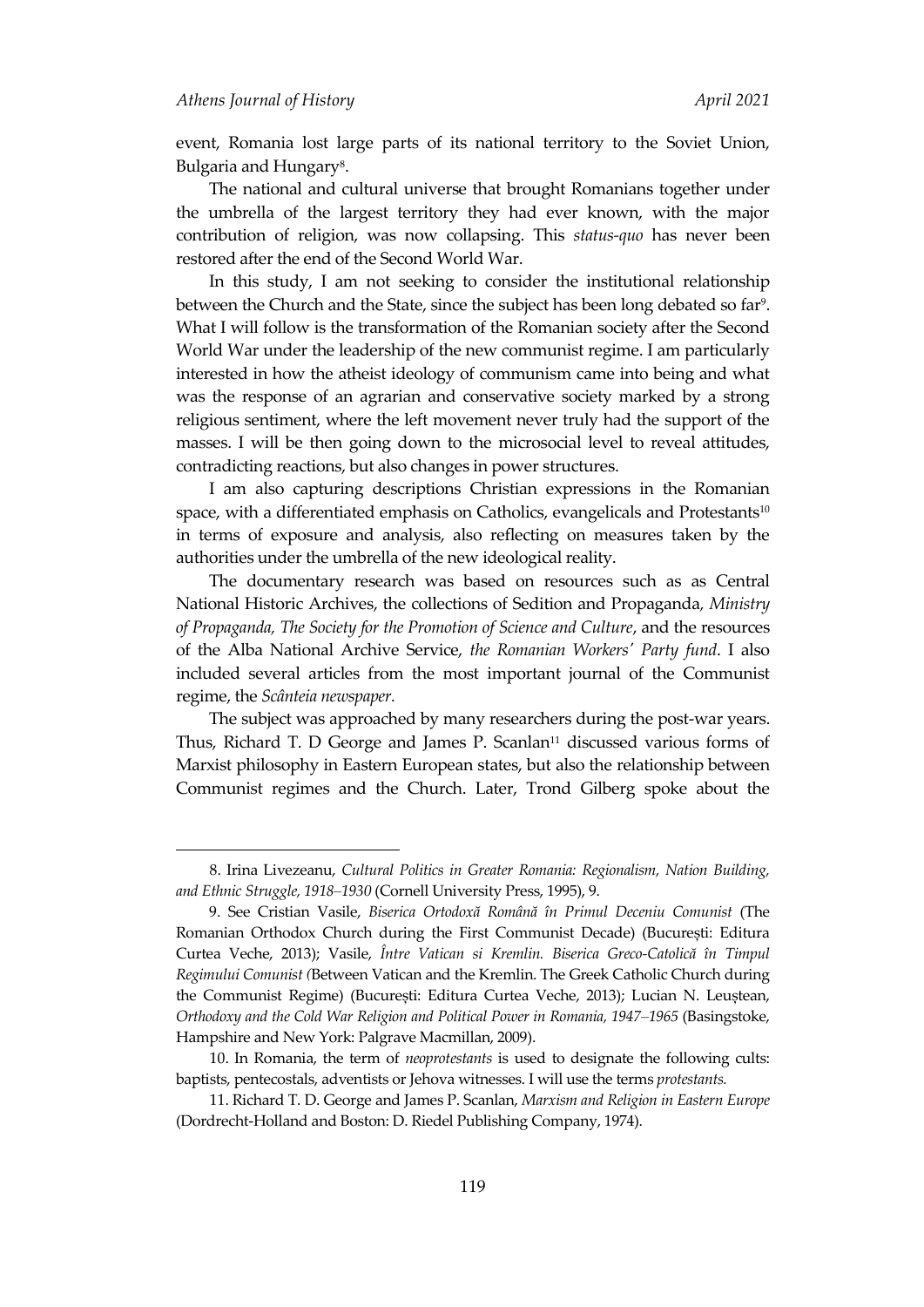relationship between nationalism, then between Nationalism and Communism in a volume edited by Pedro Ramet. 12

Robert R. King also noted that one reason for the divide between Christianity and the Communist regime in Eastern Europe was the struggle for influence over peoples' faiths. Therefore, the contradiction between the two views led to the emergence of ambivalence between the political and ideological motivations of the campaigns against the Christian religion. 13

The rift between Communist regimes with religion was consistent with the Soviet version of Socialism, particularly in the 1930s, when Magnitogorsk became the model of a new city inspired by a the new ideological meaning, founded not on ignorance or superstition, but on education and science. The city was to become a symbol of hope and progress. 14

Magnitogorsk became the first city to ban the building of churches in a formerly Christian country. The newspapers rarely mentioned religious holidays and practices such as the Ramadan or the Orthodox Christmas or Easter. 15

More recent studies, such as that of Zsuzsánna Magdó, <sup>16</sup> focusing on the role of the "Society for the Promotion of Science and Culture" in the education of the masses, whose mission was to promote science at the expense of religious education, emphasizes the failures of the Communist system in its early stages, i.e. before the national-communism, whose causes were found in the assignment of tasks to a large number of organizations of the Romanian Workers' Party. 17

In this research, I used both theoretical methods, i.e. the discourse and comparative analysis of official documents of the Romanian Workers' Party or the main newspaper of the regime, but also empirical methods, i.e. observing the social transformations of post-Communist Romania.

Beginning with 1948, the monarchy was abolished in Romania, and power was taken over *de facto* by the Communist authorities. The Romanian realities revealed a deeply agrarian society, where nearly 80% of the population lived in rural areas.

<sup>12.</sup> Trond Gilberg, "*Religion and Nationalism in Romania*," in *Religion and Nationalism in Soviet and East European Politics*, ed. Pedro Ramet (Durham, N.C.: Duke Press Policy Studies, 1984), 170-187.

<sup>13.</sup> King, *Religion and Communism in the Soviet Union and Eastern Europe*, 1975, 325.

<sup>14.</sup> Stephen Kotkin, *Magnetic Mountain* (Berkeley, Los Angeles, London: University of California Press, 1995), 108.

<sup>15</sup>*.* Ibidem, 188.

<sup>16.</sup> Zsuzsánna Magdó, "*Mass Enlightenment, Atheism and the Romanian Socialist Nation: The Society for Dissemenation of Culture and Science*, *1949-1963*," 2013, 120-157.

<sup>17.</sup> I will use the PMR abbreviation or the term of "party", since it became the only political party in the Romanian People's Republic after 1948. Until 1948 it was referred to as the "Romanian Communist Party", and was outlawed from 1924 and during the interwar period. It became legal after the coup of 23 August 1944.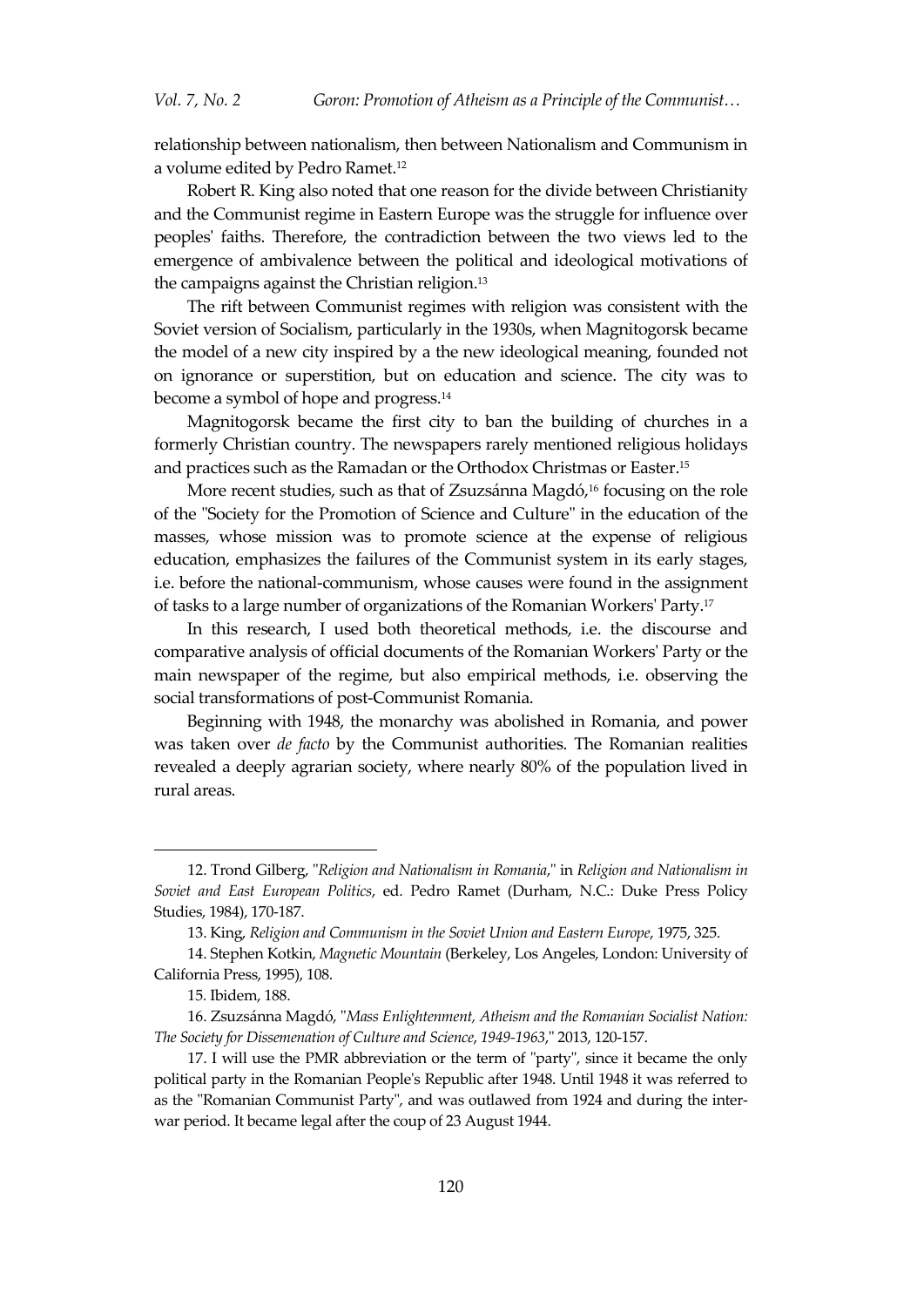#### *Athens Journal of History April 2021*

The Cult Law, adopted on August 4, 1948 and enacted by Decree no. 177, provided for wide religious freedom, which also included Protestant cults, whose activity had been banned during the Antonescu regime. <sup>18</sup> Thus, the first article stated that "The state guarantees the freedom of conscience and religious freedom throughout the Romanian People's Republic. Anyone may belong to any religion or embrace any religious faith, provided that its exercise is not contrary to the Constitution, security and public order or morality." 19

In order to function, however, the cults needed the approval of the Praesidium of the Grand National Assembly, <sup>20</sup> following a proposal by the Government and a recommendation from the Ministry of Cults. The appointment of the leaders of the cults followed the same procedure, which ended with taking an oath before the ministry that had offered the recommendation.

By comparison, the Soviet Constitution of 1936 offered "freedom for religious manifestations, but also freedom to engage in anti-religious propaganda, for all citizens." <sup>21</sup> Such a paragraph was missing in both the 1948 Constitution and the Cult Law of the same year, while several provisions left room for interpretation, as, for example, Article 6, which read that "Religious cults are free to organize and may function freely if their practices and ritual are not contrary to the Constitution, security or public order and morals." 22

Communist ideology identified both religious dogmas and the Church as the main culprits for the economic, social and cultural underdevelopment of most of the masses. Scientific socialism, on the other hand, was meant to awaken class consciousness, setting Romanian society on a path towards true modernity. The great dilemma boiled down to the methods by which the regime was to impose its own vision in one of the most religious states in Central and Eastern Europe. 23 For the Romanian Workers' Party, which took power with the support of the Soviets, this was a huge challenge. This was followed by the training of party cadres, who were tasked with educating the masses, chiefly among which was thwarting religion. Despite the freedoms granted by the Cult Law, state control became almost total, compounded at the same time by a permanent competition

<sup>18.</sup> The General Ion Antonescu ruled Romania from 1940 to 1944, his regime being considered a military dictatorship. See Dennis Deletant, *Hitler's Forgotten Ally: Ion Antonescu and His Regime, Romania 1940–1944* (Houndmills, Basingstoke, Hampshire and New York: Palgrave MacMillan, 2006).

<sup>19</sup>[. http://www.anrp.gov.ro/.](http://www.anrp.gov.ro/) [Accessed 6 May 2020.]

<sup>20.</sup> The Great National Assembly represented the unicameral legislative power of the Romanian People's Republic and later of the Socialist Republic of Romania, during 1947- 1989.

<sup>21</sup>*.* https://www.departments.bucknell.edu/. [Accessed 19 May 2020.]

<sup>22</sup>*.* http://www.anrp.gov.ro/. [Accessed 19 May 2020.]

<sup>23</sup>*.* Institutul Cultural Roman, *Religion and Identity in Interwar Romania: Orthodoxism*. Retrieved from: *[https://www.icr.ro/pagini/religion-and-identity-in-interwar-romania-orthodoxism.](https://www.icr.ro/pagini/religion-and-identity-in-interwar-romania-orthodoxism)* [Accessed 19 May 2020.]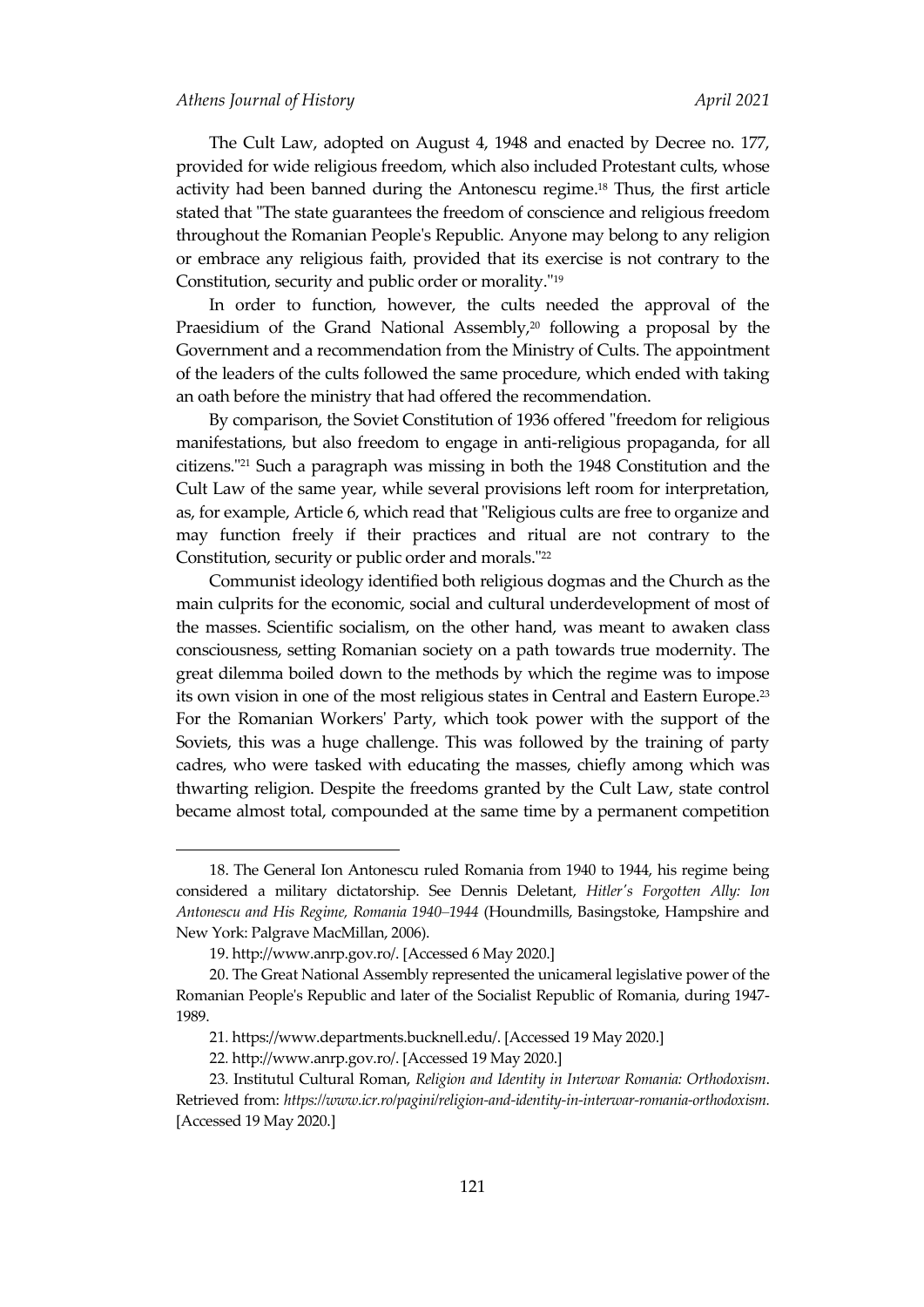between different local or state power structures. While the Orthodox Church was tacitly tolerated by the regime, with the exception of some clerics, the Greek-Catholic Church<sup>24</sup> was to return to the Orthodox Church, with the opponents subjected to pressures and arrested, while the Roman Catholic Church was to abide by the Vatican. Protestant cults received special attention from the regime and were under constant pressure, particularly the Jehovah's Witnesses or the Adventists who rejected military service.

## **Catholics and Protestants**

On the path to asserting their own ideological agenda, the Communist authorities launched a broad campaign to monitor religious cults and their activities. It targeted mostly Catholics and Protestants, although the Orthodox did not escape the regime's supervision either. These actions emphasized the fierce competition between the two opposing entities, the Communist regime and the Church authorities, for the minds of the people. The central authorities repeatedly mentioned that religious processions and any other cult activities hindered the proper conduct of agricultural work, and became a barrier to economic recovery efforts.

The official reports dedicated a separate section to these issues, but the events were described with errors and confusion, sometimes deliberately. PMR documents highlighted the regions of Transylvania, Banat and Bukovina as having the largest Catholic and Protestant religious communities. <sup>25</sup> The deliberate ambiguity of official accounts was due either to the poor training of the party cadres, or to the purposeful inclusion of arguments meant to suggest false conclusions and assumptions, in order to subvert certain religious cults.

<sup>24</sup>*. The Romanian Church United with Rome* came about following an unification of a large share of clerics and believers from the [Transylvanian Orthodox Metropolisw](https://ro.wikipedia.org/wiki/Mitropolia_Ardealului)ith the [Church of Rome.](https://ro.wikipedia.org/wiki/Biserica_catolic%C4%83) Some of the believers refused to join, but most of them stayed faithful to the united bishops. Based on the [1930](https://ro.wikipedia.org/wiki/1930) census data, 31.1% of the Transylvanian population was Greek-Catholic, while 27.8% was Orthodox. In [Crișana](https://ro.wikipedia.org/wiki/Cri%C8%99ana)-[Maramureș](https://ro.wikipedia.org/wiki/Maramure%C8%99), 36.8% of the population was Orthodox and 25.2% Greek-Catholic, while in [Banat,](https://ro.wikipedia.org/wiki/Banat) 56.1% of the population was Orthodox and 3.6% Greek-Catholic.

<sup>25.</sup> Transylvania, Banat and Bukovina are three historic provinces that were formerly part of the Austrian Empire, then of the Austro-Hungarian Empire. It included significant ethnic minorities such as Hungarians and Germans, as well as Orthodox, Greek Catholics, Roman Catholics, Calvinists, Lutherans, Reformed and Neo-Protestants, with the latter arriving in the early twentieth century. During the Austro-Hungarian monarchy, scores of Translyvanian Romanians left to the United States.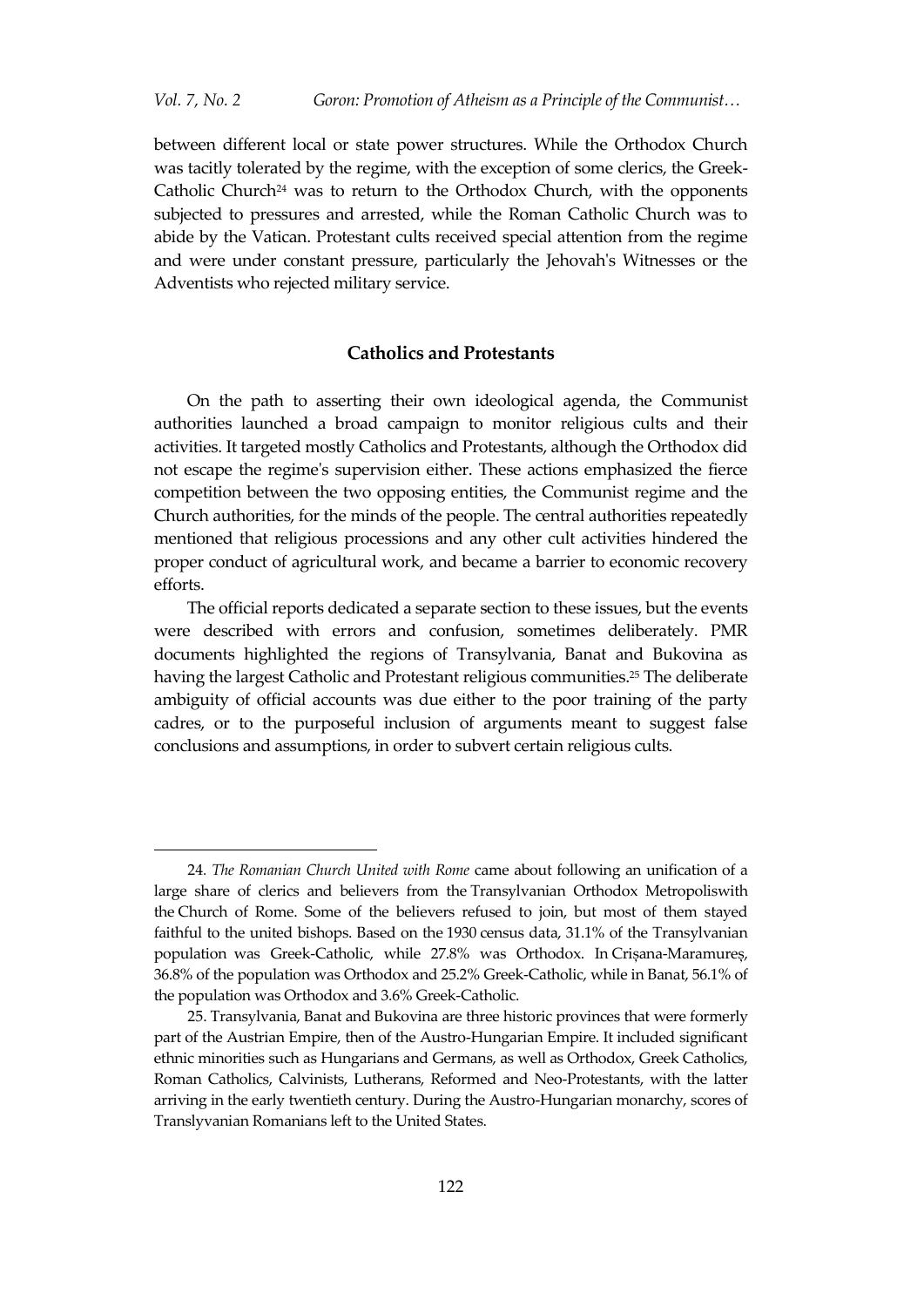Given the lack of activities in cultural homes, <sup>26</sup> the priests offered an alternative in the religious education for the masses (Sălaj County), which consisted of church songs, with the authorities thus blaming the cultural homes who were said to be led by "inappropriate elements" who made the homes available to the clergy for religious activities." 27

A real ideological and political struggle was thus beginning, where the Communist regime initially struggled with lack of funds and party cadres required for organizing mass cultural activities in rural areas, which offered wide room for manoeuvre to Church authorities in their effort to maintain their legitimacy. Another example is that of the Făgăraș county, where in the absence of cultural initiatives of cultural homes, the priests would organize Church choirs. 28

The "reaction"<sup>29</sup> was accused of distributing religious materials with the help of US-funded missionaries, which was deemed as propaganda action. <sup>30</sup> Article 42 of the Cult Law stated that "Aid or offerings received from abroad by domestic religious cults or sent by them abroad shall be controlled by the State." <sup>31</sup> This article was intended to prevent the provision of support by the Vatican and the US. The "religious sects"<sup>32</sup> were blamed for spreading apocalyptic rumours, which unsettled the peasants and at the same time thwarted agricultural activities. <sup>33</sup> The billboard from a commune<sup>34</sup> (Botoșani county) displayed an announcement which predicted the coming of God on Earth. 35

With the tacit consent of some Orthodox priests in the commune of Răchitosu (Putna County), young people were told about the superiority of the Catholic religion and were urged to join the "Army of the Lord"36. In the

<sup>26.</sup> The cultural homes had been established during the interwar period, by an initiative of the "King Carol" Royal Foundation, and were taken over by the Romanian People's Republic after 1947. They operated mostly in rural areas and were the main institutions tasked with cultural activities such as conferences, balls, theatre plays, movies or contests.

<sup>27.</sup> ANIC, collection *C.C of P.C.R, Propaganda and Sedition Section*, file 15/1948, f. 220.

<sup>28</sup>*.* Ibidem, file 18/1948, f. 18-19.

<sup>29.</sup> A term used by the communist regime to designate both the regime opponents and the social groups that did not fit the new ideological tenets.

<sup>30.</sup> Collection *C.C of P.C.R, Propaganda and Sedition Section*, file 4/1948, f. 13.

<sup>31</sup>[. http://www.anrp.gov.ro/.](http://www.anrp.gov.ro/) [Accessed 19 May 2020.]

<sup>32.</sup> The name was used by Communist authorities for protestant cults, particularly the *Jehova's witnesses* and the *pentecostals* or *adventists.*

<sup>33.</sup> Collection *C.C of P.C.R, Propaganda and Sedition Section*, file 2/1949, f. 174-175.

<sup>34.</sup> Commune (from the French *commune*; plural "communes") is a basic economicadministrative unit made up of one or several villages.

<sup>35</sup>*.* Ibidem.

<sup>36.</sup> The "Army of the Lord" was a reformist movement within the Romanian Orthodox Church which emerged in 1923, at the initiative of the Transylvanian priest Iosif Trifa.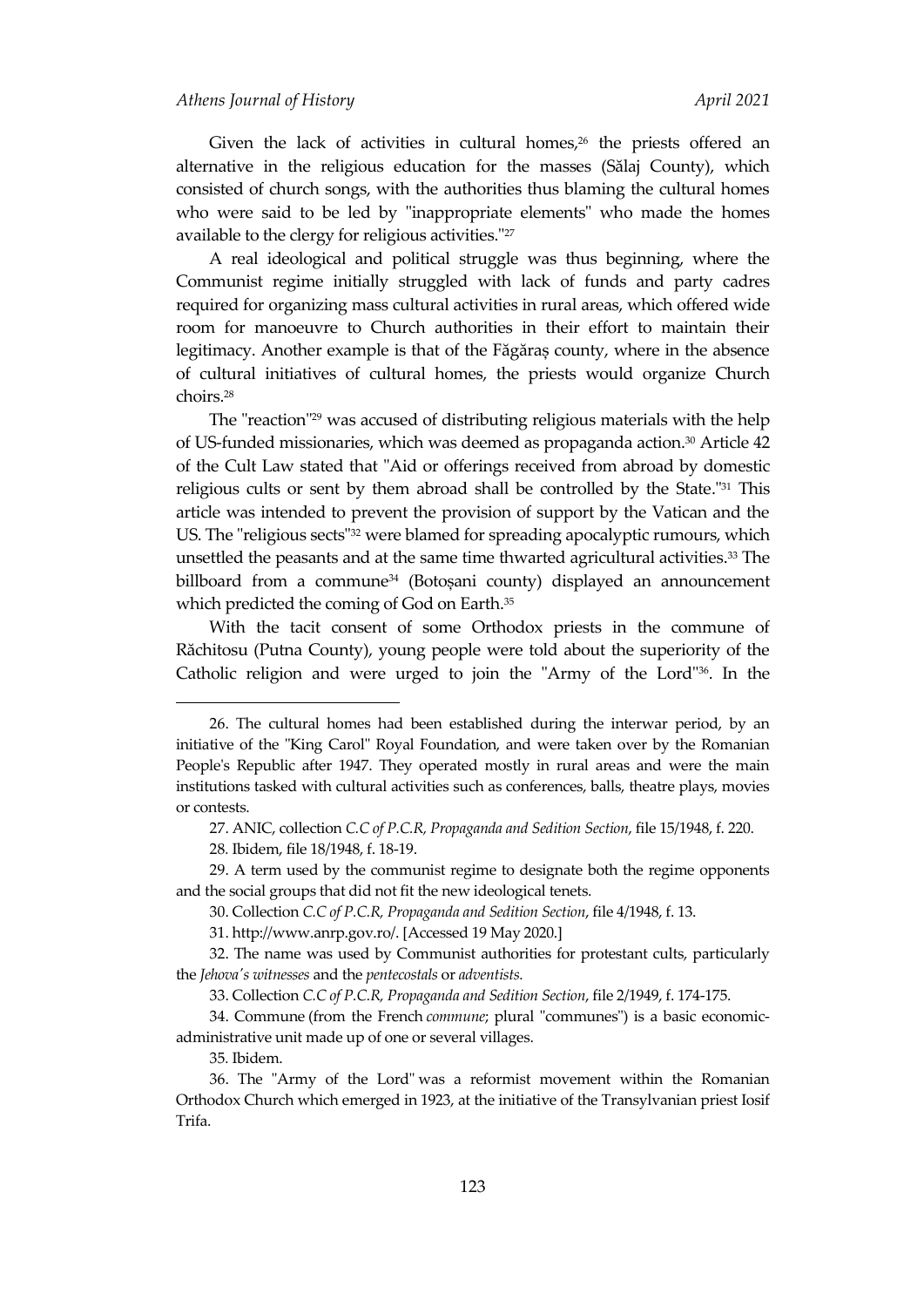Nămoloasă commune (Galați county), a "chiabur" <sup>37</sup> became the pastor of a "sect" with the support of the priest, and in several communes such as Ruginești, Păulești or Movilița, the activities of the "cults" increased significantly. <sup>38</sup> These are just some of the situations where the PMR members who dealt with the propaganda action mixed the information in order to discredit the religious cults as a whole. The Catholic religion had nothing to do with the "Army of the Lord" organization, which belonged to the Orthodox Church, but it is even less likely the Orthodox clergy would support Protestant cults.

Many young people went from the Orthodox to the Adventist cult (Tecuci county), in an attempt to evade military service. <sup>39</sup> The 1948 Cult Law stated in Article 37 that, "If at least 10% of the believers in a local cult pass to another cult, the local religious community of the abandoned cult shall forfeit its assets proportionally with the number of leaving believers, with such assets being transferred by law to the local cult embraced by the new believers." <sup>40</sup> The law aimed to ensure the transition of large numbers of believers to Orthodoxy, with the assets of the cult being transferred to the Orthodox Church. The existence of many religious denominations also divided the believers and implicitly hindered the regime in imposing its control and authority.

The priests (in Suceava and Bacău counties) were accused of holding too many services in a week (four or more), thus preventing the peasants from engaging in agricultural work, and Catholic priests (Faraoani and Doja communes, Bacău county) forbade believers from engaging in political activities. A member of the UFDR<sup>41</sup> withrew from the organization, and the number of PMR member dropped due to the arrest of two priests<sup>42</sup>. Since the communist regime was in a process of earning its legitimacy, the PMR needed as many members as possible, and such situations were unacceptable. The consequences were usually felt by the clergy.

At the "Ștefan cel Mare" High School (Suceava), Protestant students were accused of reading the Bible at night, hidden under pillows, and Jewish female students refused to come to school or write on Saturdays. <sup>43</sup> In such a case, control over young people became essential for the further evolution of the regime, and secularization of education becomes a priority.

Most of the problems continued to occur in Transylvania, which held significant Protestant and Catholic communities. On May 1st, the priest in the Dobra commune, Deva county, did no comply with the religious service period

<sup>37.</sup> A term describing well-off peasants, similar to the "kulak" in the Soviet vocabulary.

<sup>38.</sup> Collection *C.C of P.C.R, Propaganda and Sedition section*, file 2/1949, f. 174-175.

<sup>39</sup>*.* Ibidem.

<sup>40</sup>[. http://www.anrp.gov.ro/.](http://www.anrp.gov.ro/) [Accessed 6 May 2020.]

<sup>41.</sup> Romanian Union of Democratic Women.

<sup>42.</sup> Collection *C.C. of P.C.R, Propaganda and Sedition Section*, file 2/1949, f. 174-175.

<sup>43</sup>*.* Ibidem, f. 189.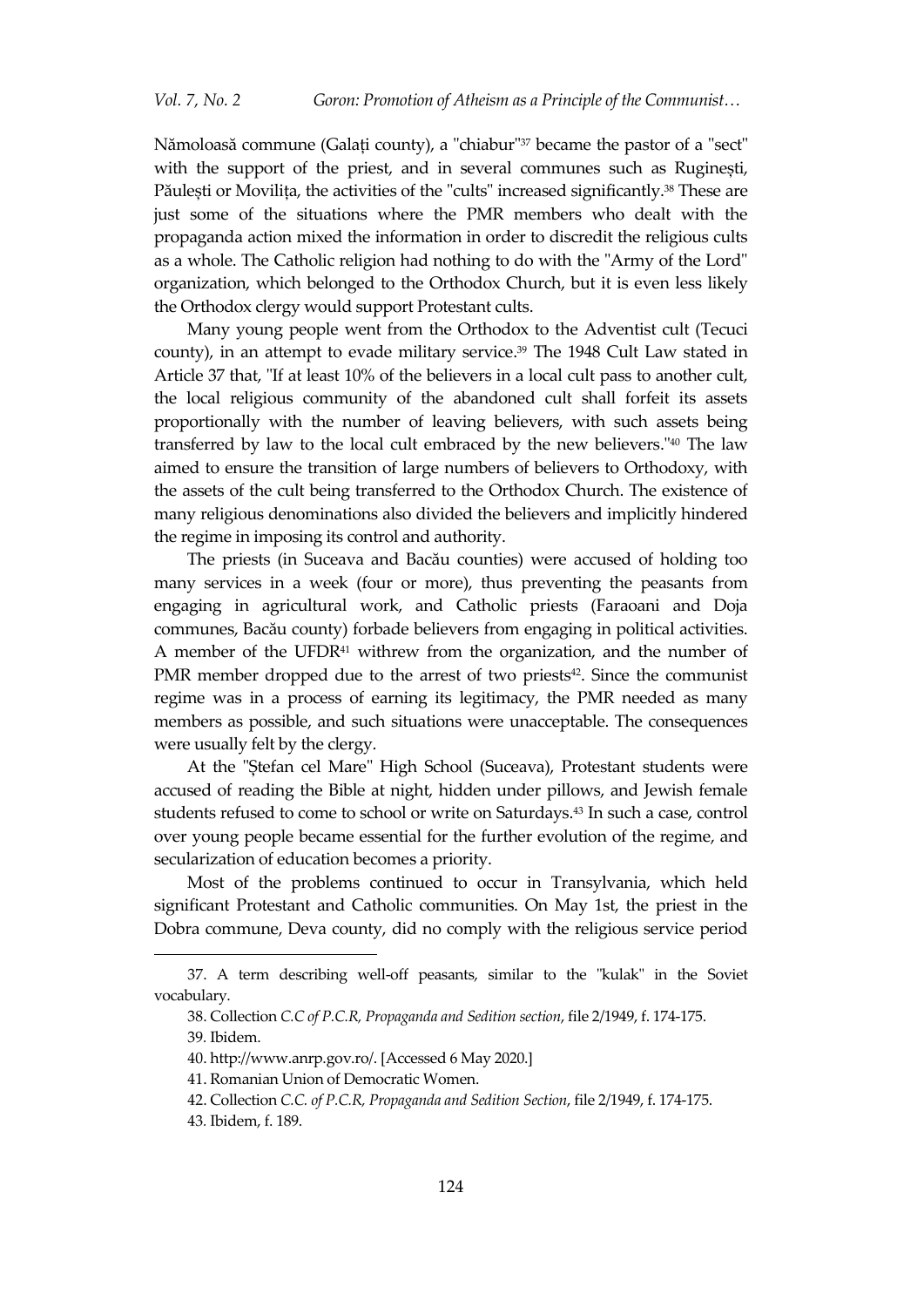initially agreed with the authorities, attempting to prevent the villagers from taking part to events organized by the authorities. The villagers (Năsăud county) were invited to various lectures held by protestant cults on Saturdays, thus hindering farming works. The priest Ioan Isaac (Săliște commune, Sibiu county) urged the villagers to take part in religious celebrations spanning six days, while in the Făgăraș county, the priests would organize prayers for rain. <sup>44</sup> A pretext often used to minimize religious cult activities was that of not hindering farming works. Absent leisure alternatives for the villagers in the wake of taking power, the authorities were limited to enforcing coercive measures with the help of party propaganda officials.

The protestant cults found ways to remain active by organizing religious debates in forests (Târnava Mică County), with young people agreeing to take part in the cultural activities of the authorities on condition they were allowed to sing religious songs. A religious leader was also named, a certain Cozma, who travelled from Brașov county to support the "sects." 45

The religious nerve centre of Jehovah's Witnesses (Mureș County) was deemed a threat by the authorities because, despite their meetings had been banned, they still met in small groups of 7-8 people. <sup>46</sup> Loopholes in the same Cult Law were opened to abuse, and Jehovah's Witnesses were targeted by the authorities because of their refusal to perform military service.

A significant number of believers of this cult were found in the Niraj Valley (Mureș county), because their leader, Marton Magyaros, <sup>47</sup> was based in Târgu Mureș. <sup>48</sup> Party members would hinder the activities of certain religious organizations in places such as Chiherul de Sus, Sovata or Reghin (Mureș county). However, despite regime pressures, Protestant cults found ways to carry on with their activities. 49

The regime's attention was also aimed at the Greek-Catholic priest, mainly those who refused to change to Orthodoxism and held clandestine masses. They prepared the young people from neighbouring areas (Brașov county), for the

<sup>44.</sup> Collection *C.C of P.C.R, Propaganda and Sedition section*, file 18/1949, f. 6-7.

<sup>45</sup>*.* Ibidem.

<sup>46</sup>*.* Ibidem.

<sup>47.</sup> Regional administrative seat.

<sup>48.</sup> Collection *C.C of P.C.R, Propaganda and Sedition Section*, file 18/1949, f. 54.

<sup>49.</sup> Collection *C.C of P.C.R, Propaganda and Sedition Section*, file 18/1949, f. 54.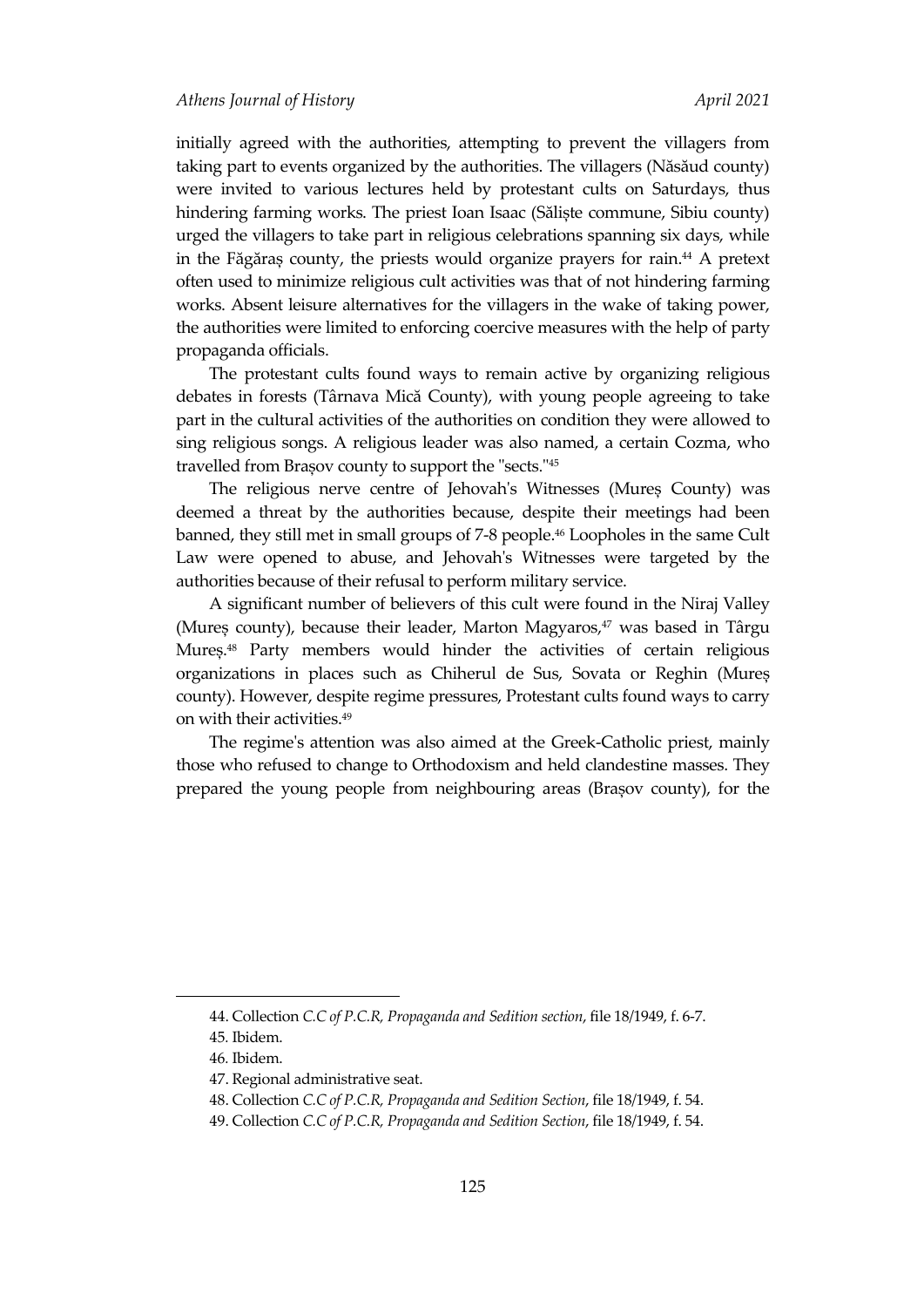religious pilgrimage from Ciuc, <sup>50</sup> while in Ditrău commune (Mureș county), the Catholic priest announced the participation of party organizations at the Easter service $51$ . The attempt to legitimize the regime in the eyes of the faithful by participating in religious life has a double meaning. On one hand, the priest attempted to gain support from believers and the goodwill of the authorities.

On May 1, the Catholic Church would organize services for the sanctification of wheat, and a priest from Remetea (Mureș County) rang the bells to call parishioners to the service; when they failed to arrive, he approached the people who participated in party activities and convinced 50 villagers to join him in service<sup>52</sup>. Such actions were seen by the regime as provocations aimed at diverting people from Labour Day events.

The rural collective mind, still prone to mystical beliefs, remained attached to traditional values and strongly rejected the new atheistic ideology. This mystical character combines both pre-Christian and post-Christian elements<sup>53</sup> .

Official documents relay various miracles claimed by the believers. The claim that a woman was turned into a donkey (Trei Scaune county) caused panic among the peasants, who started to refuse working the field on holidays<sup>54</sup>.

A worker established a new "sectă" (Prahova county), named the "Tudorists", while in Bobocu (Buzău county), a woman was venerated as saint and people came in hundreds to see her. She was subsequently declared mentally insane and committed to a mental hospital. The locals protested because the continued drought was attributed to that woman's disappearance. The authorities would react by public <sup>55</sup> "denunciations"<sup>56</sup> .

In Odorhei county, during the Catholic Easter, the clergy organized a pilgrimage to the Satu Mare commune that was attended by more than 1,500 people. A woman, also said to be insane, foretold the future there<sup>57</sup>.

<sup>50</sup>. The pilgrimage from Șumuleu Ciuc is first ad foremost a religious event, held for several days during the Catholic Pentecost, and is also a ritual merging Roman Catholic liturgy with popular religious beliefs. The theologic foundation of the Șumuleu Ciuc pilgrimage is the veneration of Virgin Mary. The Șumuleu Ciuc pilgrims express their gratitude to Virgin Mary by means of donations and plaques, and at the same time pray to her for protection against the vagaries of life (*Maria advocata, Maria mediatrix*), https:// patrimoniu.ro/images/imaterial/Pelerinajul-de-la-Sumuleu-Ciuc.pdf. [Accessed 9 May 2020.]

<sup>51.</sup> Collection *C.C of P.C.R, Propaganda and Sedition Section*, file 18/1949, f. 6-7.

<sup>52</sup>*.* Ibidem.

<sup>53.</sup> See Kenneth Jowitt, *Social Change in Romania, 1860-1940, A Debate in Development of a European Nation, Institute of International Studies* (Berkeley: University of California, 1978).

<sup>54.</sup> Collection *C.C of P.C.R, Propaganda and Sedition Section*, file 18/1949, f. 6-7.

<sup>55.</sup> The term of "denunciation" had been taken over from the Legionary Movement's terminology, a Romanian interwar right-wing party, and later used by Communist authorities to expose regime enemies.

<sup>56.</sup> Collection *C.C. of P.C.R, Propaganda and Sedition Section*, file 18/1949, f. 72. 57*.* Ibidem, f. 123-125.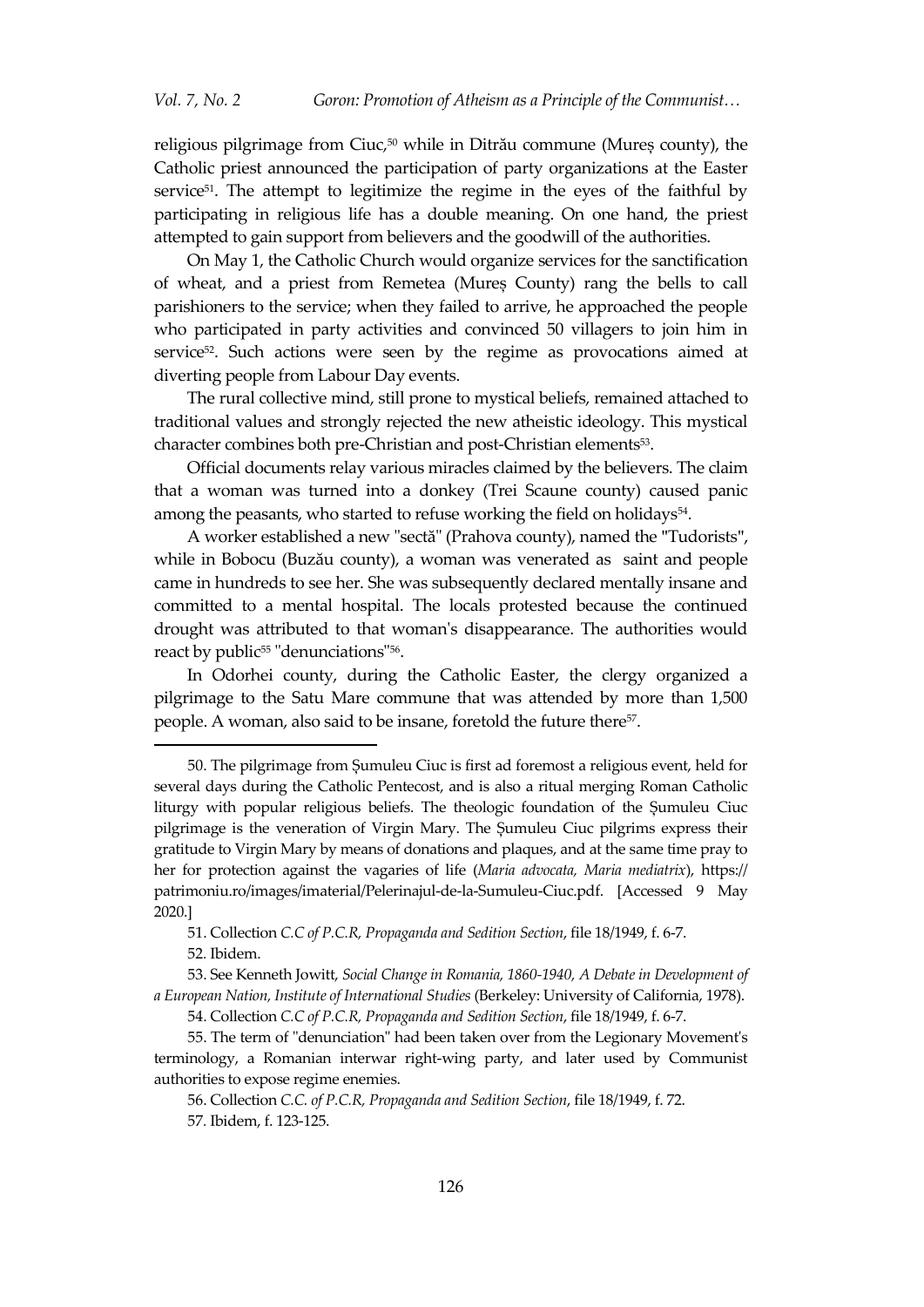In Morislovești commune (Baia county), during the popular assessors elections, several people, including PMR members, demanded to bring a saint woman to the village, thus disturbing the peace. <sup>58</sup> A former member of the party with mental problems was venerated as a saint, and religious processions were organized with the support of the clergy to worship him. He was also accused of anti-communist propaganda. 59

A token of the cultural gap between urban and rural areas is the statement of an employee of the Triaj factory in Brasov, who said that she "believes in God, but does not believe that saints appear on the windows of the most depraved women in the neighbourhood." 60

Building miracles or the veneration of people as saints was part of the daily life of the postwar era, especially in rural areas, being based on the religious mysticism otherwise characteristic of the Romanian space. The regime would cleverly use such cultural and social realities to build an ideological discourse.

In the Răducăneni commune (Fălciu county), during Easter celebrations, the Catholics organized religious processions by moving icons and the church choir through the village to mobilize the villagers, while the Protestants were accused of using drought to spread false rumours. <sup>61</sup> It was rumoured that 54 countries were at war, with the endorsing of military records for officers and soldiers being blamed on a general mobilization Botoșani county. <sup>62</sup> The rumours forecasting an imminent catastrophic military conflict became prevalent during the postwar period. Some representatives of religious cults spread such information in order to attract believers, although it is difficult to tell whether such moves were deliberate or based on own convictions.

The party members tasked with propaganda had to follow closely the religious manifestations on Christian holidays, such as Easter, with the mission to "thwart any enemy provocations from class enemies." <sup>63</sup> For that purpose, secular and religious activities were organized in order to attract the "working people". "The trade unions and the UTM will organize trip for the working people on Easter days. Such trips will be supervised by activists to prevent any unhealthy manifestations." 64

"As regards winter holidays, large parts of the masses are ingrained with certain customs and rites. Party organizations, with the support of mass organizations and cultural institutions, will give these events a progressive content reflecting the spirit of class struggle, dissemination of the conquests of the working people on the path to strengthening popular democracy and building

<sup>58.</sup> Collection *C.C. of P.C.R, Propaganda and Sedition Section*, file 18/1949, f. 107-108.

<sup>59</sup>*.* Ibidem.

<sup>60</sup>*.* Ibidem, f. 123.

<sup>61.</sup> Collection *C.C. of P.C.R, Propaganda and Sedition Section*, file 18/1949, f. 33.

<sup>62</sup>*.* Ibidem, f. 34.

<sup>63</sup>*.* Ibidem, file 2/1950, f. 74.

<sup>64</sup>*.* Ibidem, f. 75.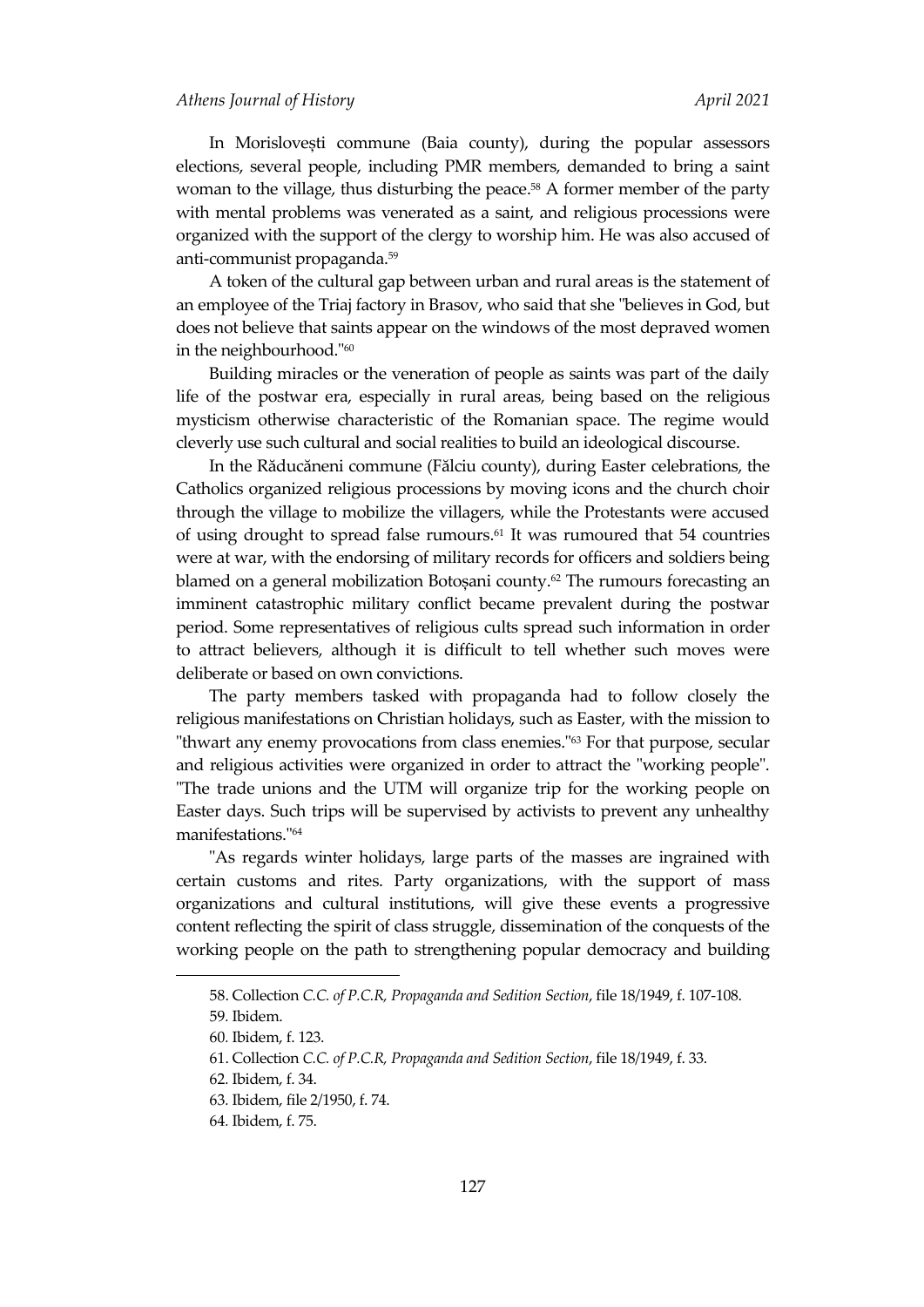socialism in our country." <sup>65</sup> As Sonja Luehrmann also noted, several post-war communist parties had to accept a policy of compromise in their relations with religious communities. With the exception of Albania, which declared itself the world's first atheist state, all communist governments provided a legal framework for the conduct of certain religious activities, but kept them under close scrutiny. 66

During 22-29 May (Timiș and Buziaș counties), young people would celebrate the "youth week" by not going to work, and the baptist church of Timișoara had 300 young people and a publication called *Christian Baptist Guidelines, <sup>67</sup>* printed in Bucharest. The UFDR meetings (Arad county) were also attended by "shakers"<sup>68</sup> who obstructed the activities.

The Catholic Easter saw the organization of religious processions also attended by some party members, with more than 4,000 participants. A Greek-Catholic priest tried to attract Orthodox believers, and Protestants were accused of having thrown church bells in fountain wells or sacrificing animals to stop the drought. <sup>69</sup> As the party was unable to ensure the ideological purity of its own members, it has to lead both an internal and an external fight. Under such circumstances, the regime's only solution was to adapt to the existing realities. This will combine methods such as publicly shaming cults accused of immoral behaviour, like orgies or animal sacrifices, supplemented by growing surveillance practices.

The participation of villagers in party activities was carefully recorded by the authorities, which recalled that during a representation by cultural teams (Oradea county), no one left although the bells were ringing in the church.<sup>70</sup>

In the north of the country (Iași county), "sects" organized night religious processions, while priests used icons during religious events, and in Bacău county the Catholic clergy enforced an order of Bishop Durcovici, <sup>71</sup> threatening excommunication to those who requested the service be performed in Hungarian. Protestant cults (Botoșani County) organized an activity attended by over 500

<sup>65</sup>*.* Ibidem, file 37/1948, f. 30.

<sup>66.</sup> Sonja Luehrmann, "Antagonistic Insights: Evolving Soviet Atheist Critiques of Religion and why they Matter for Anthropology," in *Social Analysis: The International Journal of Anthropology* 59, no. 2 (2015): 97-113.

<sup>67.</sup> See [https://istorieevanghelica.ro/indrumatorul-crestin-baptist/.](https://istorieevanghelica.ro/indrumatorul-crestin-baptist/) [Accessed 9 May 2020.]

<sup>68.</sup> Another term used by Communist authorities for protestant cults.

<sup>69,</sup> Collection *C.C. of P.C.R, Propaganda and Sedition Section*, file 18/1949, f. 88.

<sup>70</sup>*.* Ibidem, f. 97-98.

<sup>71</sup>*.* http://www.durcovici.ro/. [Accessed 9 May 2020.]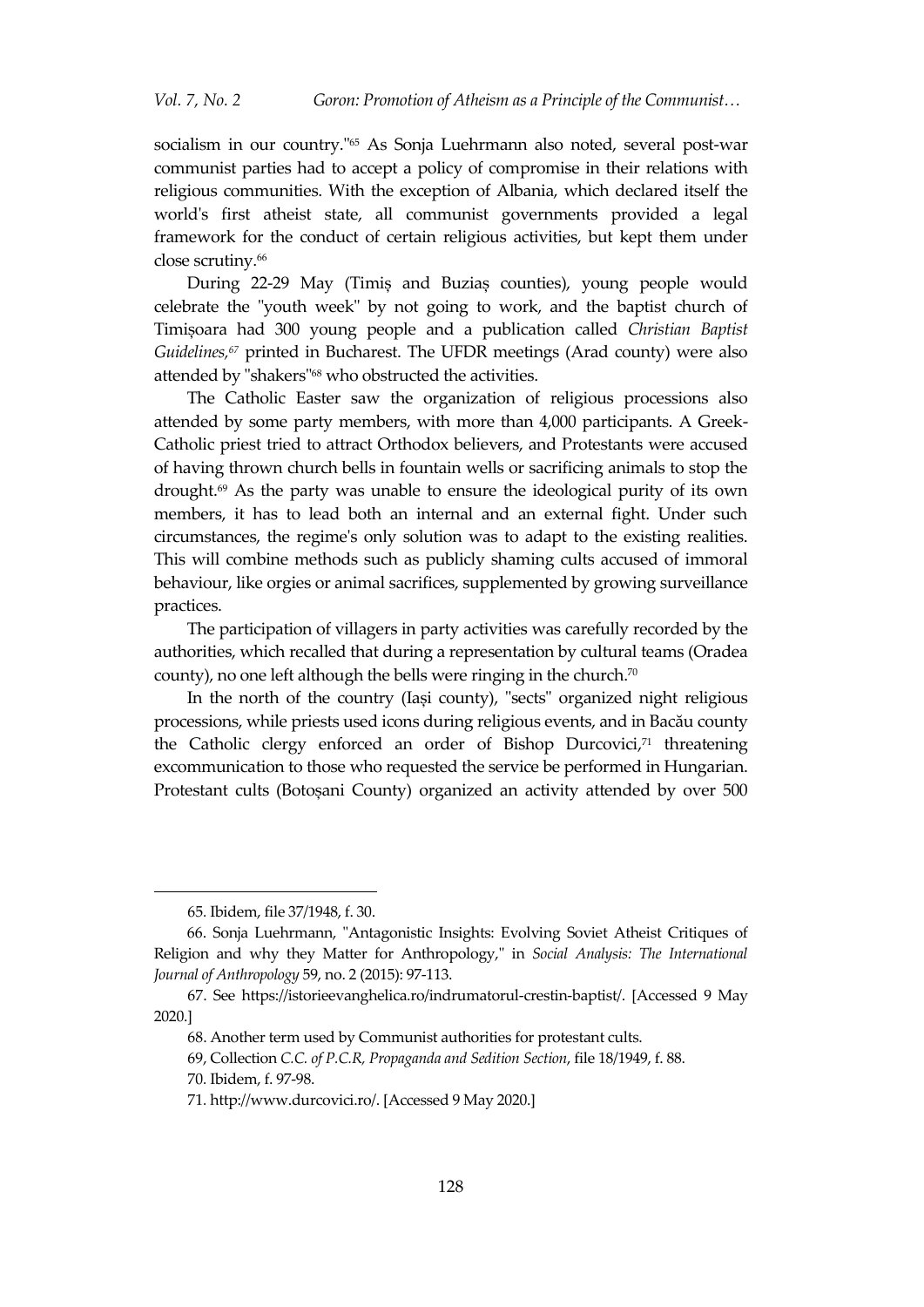people, addressed to Pastor Alexandru Panaitescu, <sup>72</sup> who recommended the faithful to refrain from political activities. In the end, religious materials were distributed that had been brought from Ploiești, the latter being recognized as a place of origin for such materials.

At a meeting organized by the Hungarian People's Union (UPM,) <sup>73</sup> the priest raised the issue of equality between people, with quotes from the Bible, and at the end requested a place of worship for the religious services. <sup>74</sup> Members of Protestant communities (Mureș County) predicted, according to biblical writings, great periods of social unrest followed by the recovery of lost fortunes. Against this background, the number of Protestants rose to 1,000 members in the neighbouring county of Târnava Mare. 75

In Miraslău (Alba County), the priest was accused of boycotting a UFDR meeting, while in Săliștea commune (Făgăraș county), the leader of the religious community told the parishioners that Lenin and Stalin were faithful Christians and that priests were not exactly "chiaburs" as the Communist authorities claimed due to the clergy rejecting the agrarian reform. <sup>76</sup> This attempt to legitimize the regime, coming from representatives of the Church authorities, can be attributed to the awareness of the new social and political realities, and obviously to an attempt to find appropriate methods for coping with the new ideology. The same can be said of the decision of some young Protestants to take part in activities of cultural homes. <sup>77</sup> The students of the Faculty of Theology from Suceava would travel to rural areas to hold conferences on religious subjects, or plays and poems. Such activities took place on Sundays, while the middle of the week was left out to scientific meetings. 78

In the Jiu Valley mining region, the PMR organization was reprimanded for failing to take action against a Protestant party member who was organizing religious activities. <sup>79</sup> The encouragement of whistleblowing became one of the

<sup>72</sup>*. Decree no. 883 of 9 November 1946* offered cult status to Evangelical Christians in Romania, similar to other faiths. The same legislation also approved the Cult's internal statutes. It established the Union of Romanian Christian Evangelical Assemblies, based in 18 street, Ploieşti, at the second floor of Alexandru Panaitescu's house, where it functioned until 1958, at which time it was moved to Bucharest, *apud* https://roev.wordpress.com/ 2015/07/01/crestinii-dupa-evanghelie-115-ani-in-romania-repere-cronologice-bogdanemanuel-radut/. [Accessed 9 May 2020.]

<sup>73.</sup> See Stefano Bottoni, *Transilvania Roșie. Comunismul Român şi Problema Națională 1944–1965* (Red Transylvania. Romanian Communism and the National Problem 1944– 1965) (Cluj-Napoca: Editura Institutului Pentru Studierea Problemelor Minorităților Naționale, 2010), 69-74.

<sup>74.</sup> Collection *C.C. of P.C.R, Propaganda and Sedition Section*, file 18/1949, f. 123.

<sup>75</sup>*.* Ibidem, f. 123-125.

<sup>76</sup>*.* Ibidem.

<sup>77</sup>*.* Ibidem, f. 141.

<sup>78.</sup> Collection *Ministry of National Propaganda*, file 2937/1946-1947, f. 3.

<sup>79.</sup> Collection *C.C. of P.C.R, Propaganda and Sedition section*, file 18/1949, f. 123-125.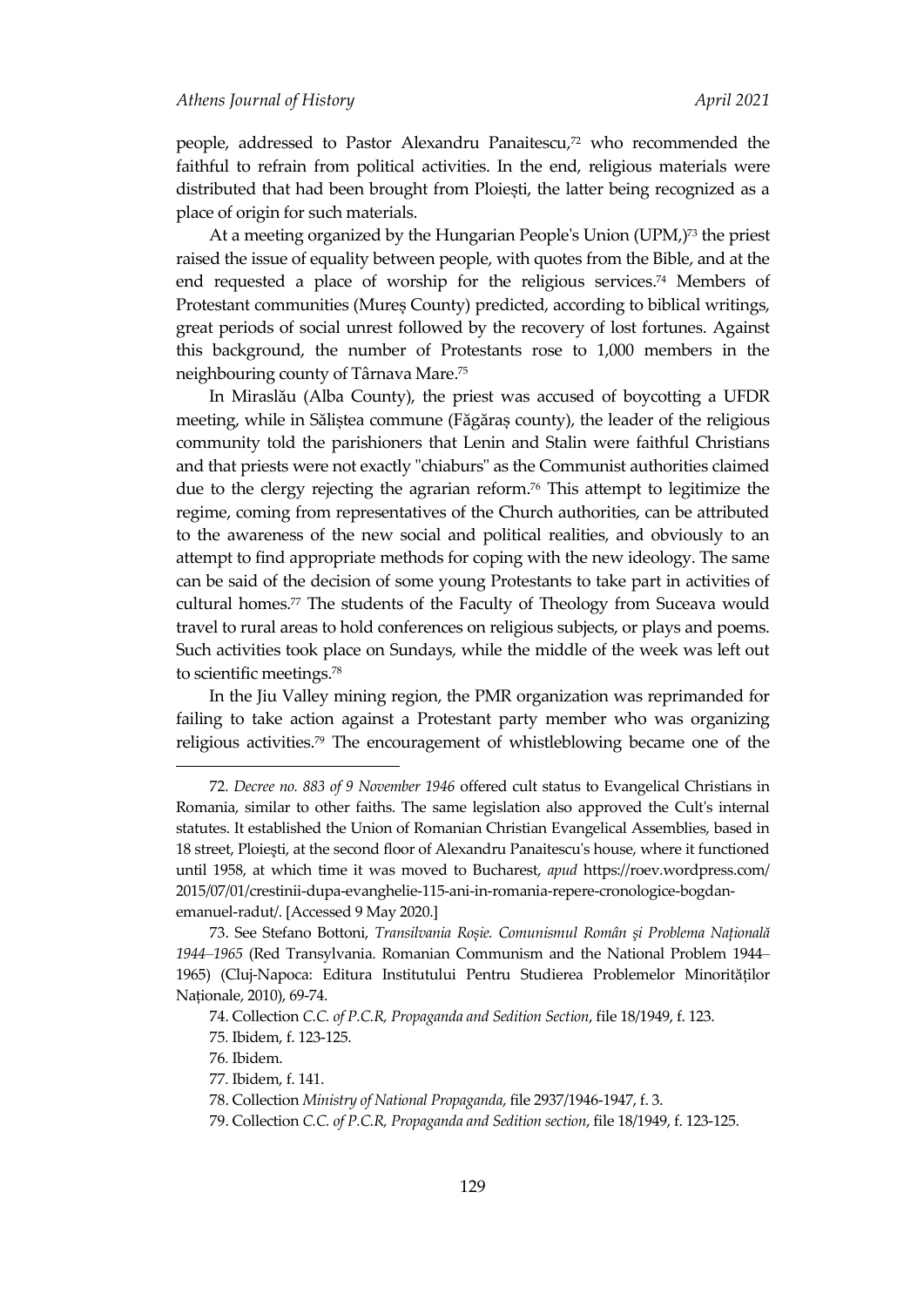regime's go-to methods, with the repercussions being directed at both the accused and the abettors.

The reactions from the Catholic communities, particularly in predominantly Hungarian-speaking areas, also took violent forms. Such an incident was recorded in the Ghelnița commune (Trei Scaune county), where 70 villagers armed with clubs and hoes waited to meet the party car, and at the same time manufactured spare keys for the bell tower in case the bell ringer was arrested. However, the violence had already started to spread after some local priests were arrested, but only in isolated cases.

The same commune was a venue for an Easter pilgrimage, attended by several party members and the wives of some important state officials. Incidents also occurred in Târgu Secuiesc (Trei Scaune county), where PMR members received threats from the clergy. <sup>80</sup> The ambivalence of some party members has already been proven in other cases, therefore such events did not come unexpected. There were also cases when opinion differed within a family, usually between the husband and wife. On the other hand, priests, when wholly supported by local communities, would go on the offensive to isolate party members. 81

Anti-fascist actions, as part of Allied policies after the war, were used by the authorities to eliminate far-right manifestations. Anti-Semitism or xenophobia did not completely disappear from the social and cultural space, but merely from the public discourse. The legislation enacted after the 1948 Constitution severely punished such actions. The effort of discerning the truth in the midst of manipulation was however a difficult task. In a village from Trei-Scaune county, the Catholic priest was accused of spreading anti-Semitic ideas and Nazi books, while in Lunga commune (Trei Scaune county), 700-800 people attended the vespers<sup>82</sup> as the Securitate<sup>83</sup> arrested a "chiabur" who illegally owned weapons. When trying to transport him to Covasna, the Securitate troops were stopped by 200 people who released the man. The Militia<sup>84</sup> later arrived in the area, at which time the villagers were organizing a riot to protect the commune priest. The entire blame for the event was attributed to the reformed priest, while the Romanians who took part were later exonerated. <sup>85</sup> Private ownership of weapons was entirely restricted and punishable under the law. Another riot subsequently took place in another predominantly Hungarian-speaking area. The taking into

<sup>80</sup>*.* Ibidem.

<sup>81.</sup> PMR members tasked with agitation and propaganda.

<sup>82.</sup> In Slavonic, the word "veceri" means evening. It is an evening prayer.

<sup>83</sup>*. The General Directorate of the People's Securitate* was established by Decree no. 221 of 30 August 1948. The usual name was Securitatea.

<sup>84.</sup> On 23 January 1949, the *General Directorate of the Militia* was established within the Ministry of the Interior (with the disbanding of the Police and Gendarmerie), with a specific structure and powers.

<sup>85.</sup> Collection *C.C. of P.C.R, Propaganda and Sedition section*, file 18/1949, f. 149.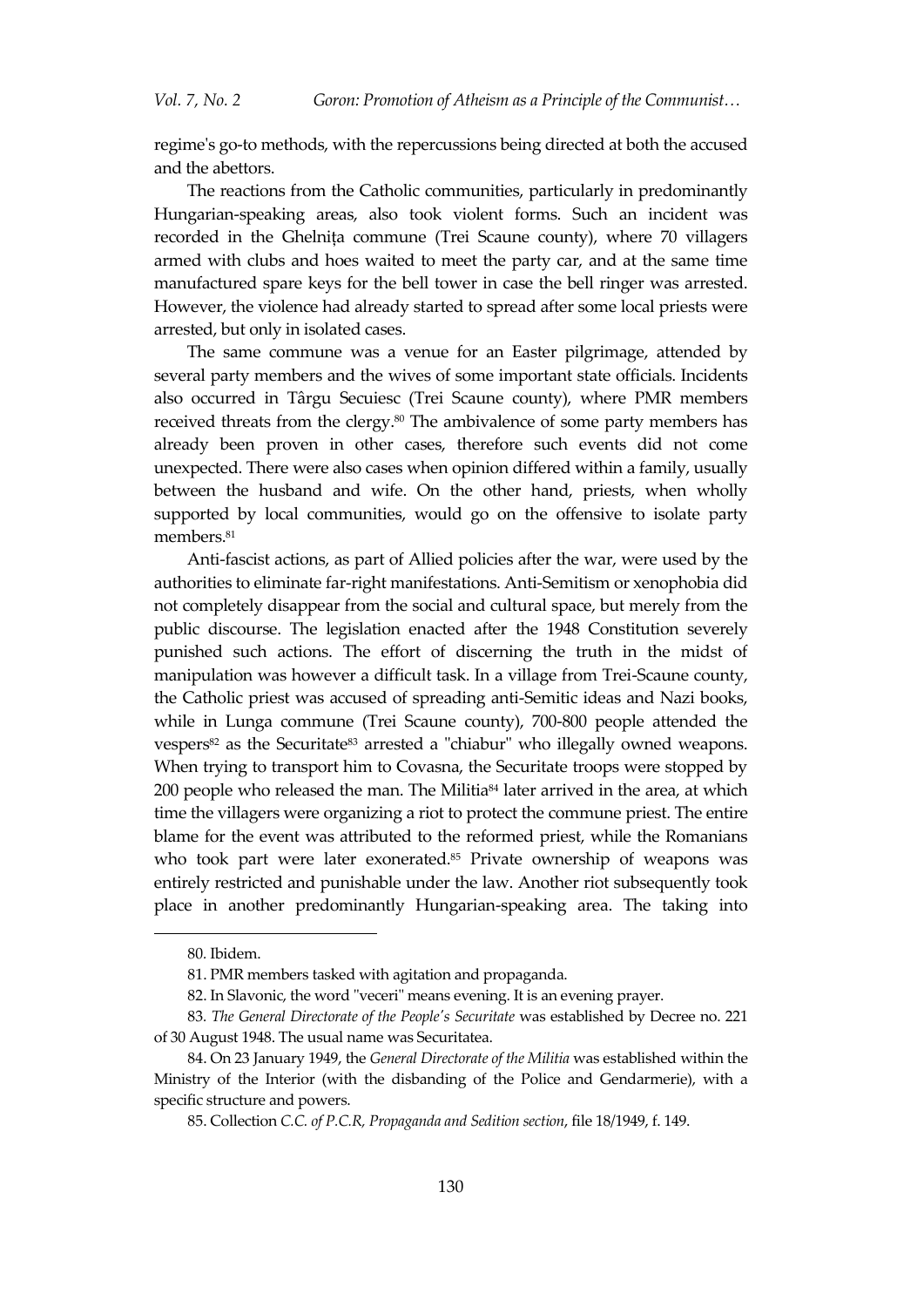custody of some local priests was seen as an offence against the Hungarian people as a whole, hence the facts can be judged in that context. The creation of the Magyar Autonomous Region in 1952 will somewhat mitigate the social tensions.

The number of "sects" climbed from 60 to 300 (Brașov county) with the support of the Orthodox and Catholic churches, according to official data. Preachers from other regions went to the Jiu Valley, biblical quotations were written on the CFR cars, <sup>86</sup> while in Șura-Mică commune (Sibiu county), the priest urged the villagers to pray as war would come in the next two weeks.

Official reports (the Făgăraș, Târgu Mureș or Cluj counties) mentioned financial support and prayers against the drought. The anti-fascist committee was deemed accountable for having prevented believers from taking part in religious services. <sup>87</sup> Given the ideological war, financial support and religious services were essential in difficult times in order to defend positions, while the anti-fascist committee was merely a scarecrow that represented the regime's interests.

The note sent to the Sedition and Propaganda Section<sup>88</sup> included a statement that village intellectuals were attracted to religious cults. The church choirs were led by teachers from rural areas (Suceava region), and the personality of Prince Stephen the Great<sup>89</sup> was evoked by combining both nationalist and religious imagery. <sup>90</sup> At the same time, the lower peasantry began to join Protestant cults (Năsăud county.) 91

The administrative units that owned radios, such as Costesti district (Pitesti region), functioned throughout the week, but the radio station was switched off on Sunday mornings either to save electricity or due to power outages. <sup>92</sup> The central authorities saw this as manifest sabotage against the week-end activities planned for the villagers.

An article in the *Scânteia newspaper* reported on the "snake cult" that was being practised in the United States, where a venomous snake farm three hours away from Washington D.C. allowed cultists to let themselves bitten by the snakes or consume their blood. The survivors were thought to be saints, while

<sup>86.</sup> Romanian Railways.

<sup>87.</sup> Collection *C.C. of P.C.R, Propaganda and Sedition Section*, file 18/1949, f. 149.

<sup>88.</sup> The Sedition and Propaganda Section was a structure of the Central Committee of the Romanian Workers' Party tasked with drafting the cultural policies during the Communist regime in Romania.

<sup>89.</sup> Prince of Moldavia (one of the Romanians' medieval states, then a historic province) during the Middle Ages (1439-1504), he remained a historic symbol thanks to the fight against the Ottoman Empire and the building of many churches and convents in northern Moldavia.

<sup>90.</sup> Collection *C.C. of P.C.R, Propaganda and Sedition Section*, file 10/1957, f. 87-88.

<sup>91</sup>*.* Ibidem, file 18/1949, f. 149.

<sup>92</sup>*.* Ibidem, f. 87-88.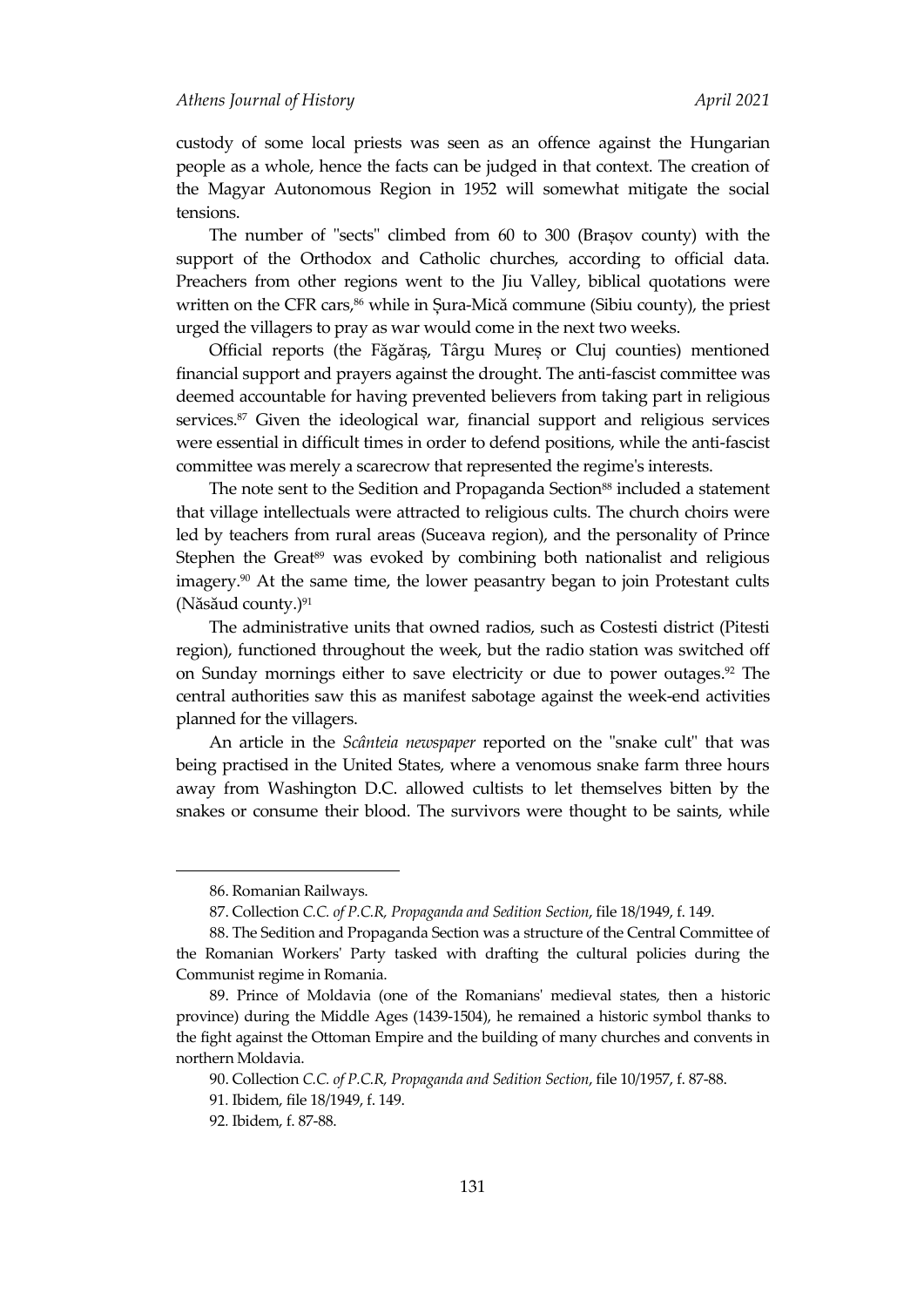those who died did so for lack of faith. It was an example of mystical practices set against the official scientific dogma. 93

The multitude of situations and data mentioned by party activists in official documents can mislead the reader, offering them with an image filled with too many factual details. However, my intention is to substantiate the conclusions and convey the social imaginary of that time. It goes without saying that the regime was not supported by most people in rural areas, and was seen as foreign to the realities of that world. This was another reason why some party members discreetly took part in church life. By separating itself from the national component from an ideological standpoint, the regime will have gained its legitimacy only when it migrated to what was later known as nationalcommunism. Undoubtedly, the central decision-makers were aware the only solution lied in a compromise, which promised a relative social harmony.

#### **Political and Social Actions of Communist Authorities**

Describing problems in official reports was not enough. The regime needed hard actions, but only had the required means after 1949.

The 6 July 1947 report of the Ministry of Intelligence (Arad County) set out the economic and political duties of religious denominations, that were to support the collection of produce, <sup>94</sup> peaceful coexistence with "cohabiting nationalities," <sup>95</sup> or defending friendly relations with neighbouring states during religious services. The villagers were urged to comply with labour discipline and take part in the cultural and education events organized by the authorities. <sup>96</sup> All these measures were intended to rally the cults behind the new ideological direction. The collection of produce from villagers was the prelude to the scourge of collectivization that was to begin in 1949. Assigning this task to the church authorities would have attracted the fury of the peasants, hence it is hard to believe such instructions were actually followed by the clergy.

In official documents, the activists recalled the main religious organizations that were deemed as threats to the state. These included "The Army of the Lord", which belonged to the Orthodox Metropolis of Sibiu, The Blaj United Metropolis Blaj and the "Former Magyar reactionary centre with the Bethlen college in

<sup>93</sup>*. Scânteia*, issue 1156 of 28 June 1948, p. 3-4.

<sup>94.</sup> After the Communist regime set in, it enforced agricultural quotas ranging from 20% to 60% of the household produce. They were lower for the poor and higher for midincome and high-income peasants. They were also enforced to indirectly pressure the villagers into renouncing their lands and join collective farms. They were dismantled after 1957, according to [http://www.rador.ro/.](http://www.rador.ro/) [Accessed on 26 May 2020.]

<sup>95.</sup> Name used by the Communist regime to designate ethnic minorities.

<sup>96.</sup> Collection *Ministry of National Propaganda*, file 2951/1946-1948, f. 65.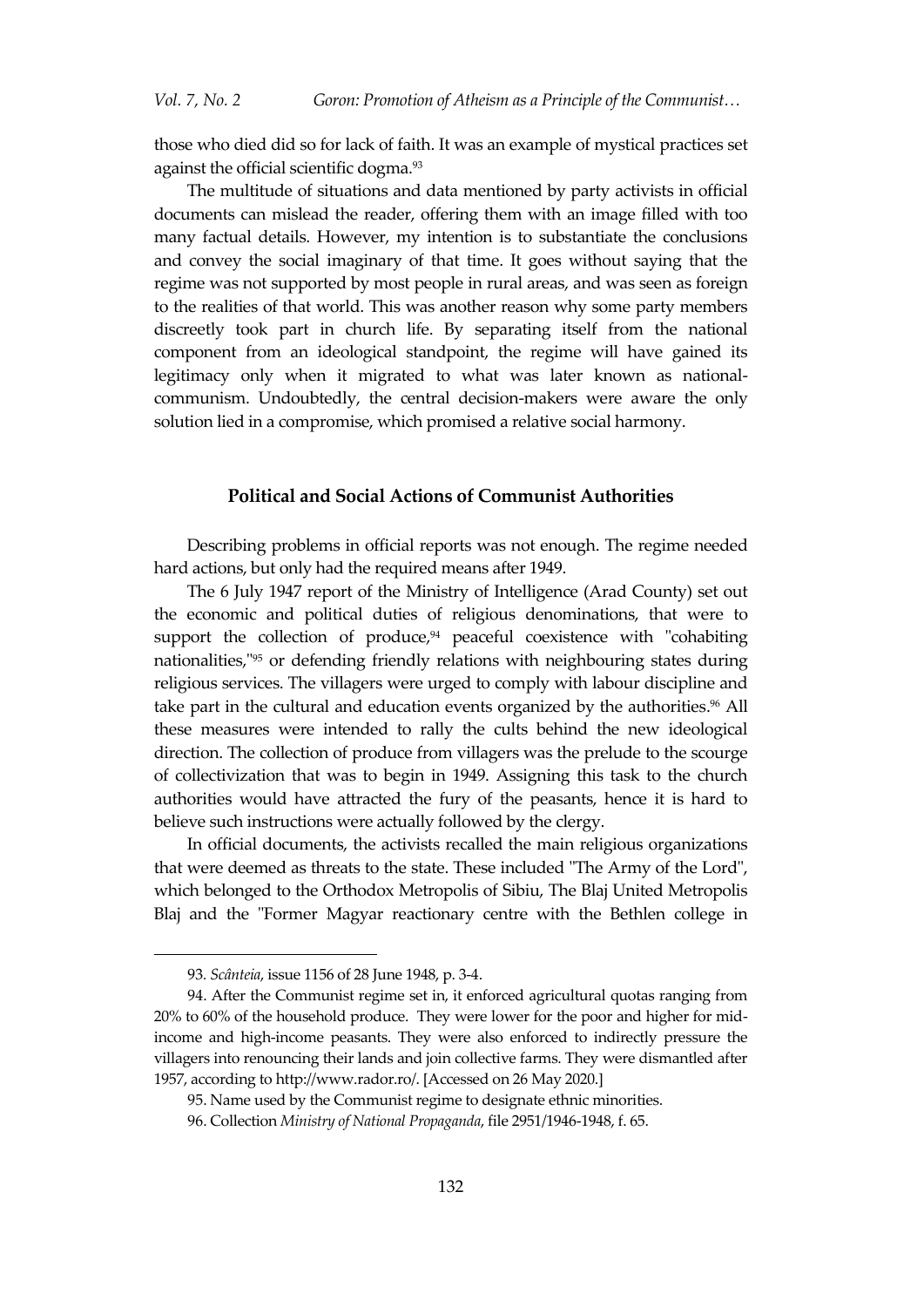Aiud." <sup>97</sup> They became enemies of the regime, with guidelines for the following period being thus set by the regime. The measures to "fight mysticism" or "religious propaganda" included conferences on various scientific topics in towns or villages, events that usually complemented health or illiteracy eradication campaigns.

Conferences such as "Science and Superstitions" or "Why People Speak Different Languages" were held at the University of Cluj. 98

The authorities provided cultural alternatives intended to eradicate mysticism and illiteracy other regions as well (Bihor county.) <sup>99</sup> A party report (Odorhei county) reminded that in the Catholic communes that organized the Ciuc pilgrimage, PMR led a joint action across several counties (Trei Scaune, Odorheiu and Ciuc) to prevent believers from travelling to this religious event. $^{\scriptscriptstyle 100}$ 

There were also reactions from the communities, so that when the priest would ask for money to pay his taxes, as it happened in Henig commune (Alba county), he was "exposed and the peasants no longer let him in their homes." 101

The concerns of the authorities in response to religious activities included the endowment of libraries or the organization of "popular science conferences. 102 Beginning with 1949, more activities were being organized to promote science and reject "mysticism and superstition." They were supported by newspaper articles or brochures in the *CGM Cultural Book*<sup>103</sup> or the *Cultural Digest.* <sup>104</sup> Short plays or conferences were also organized on such topics, with the support of party organizations.

One of the most important institutions tasked with promoting scientific socialism in the fight against religion was the "Society for the Promotion of Science and Culture" (SRSC), which followed the Soviet model of the "Union Association for the Promotion of Political and Scientific Knowledge."

"The Association for the Promotion of Science and Culture" was established by a decision of the Council of Ministers, issue 264 of 24 January 1949, and was

<sup>97</sup>*.* Ibidem, f. 66.

<sup>98.</sup> Collection *C.C. of P.C.R, Propaganda and Sedition Section*, file 18/1949, f. 164.

<sup>99</sup>*.* Ibidem, file 15/1948, f. 220.

<sup>100</sup>*.* Ibidem, file 18/1949, f. 56.

<sup>101</sup>*.* Ibidem, f. 123-125.

<sup>102</sup>*.* Ibidem, f. 164.

<sup>103.</sup> The General Labour Confederacy Publishing House was established in 1945. It published many collections of brochures: Engineering, Trade Union library, Soviet People at Work, Cultural Books, Theatre, according to [https://aluiann.wordpress.com/.](https://aluiann.wordpress.com/) [Accessed 26 May 2020.]

<sup>104.</sup> The *Cultural Vanguard* was first published in Bucharest in 1949 and had a German version (*Kultureller Wegweiser*, led by the journalist [Heinrich Simonis\)](https://ro.wikipedia.org/wiki/Heinrich_Simonis) and a Hungarian version (*Müvelödes*). It was intended as a guide for culture homes and was edited by the Nicolae Bălcescu culture home, according to [https://ro.wikipedia.org/.](https://ro.wikipedia.org/) [Accessed 26 May 2020.]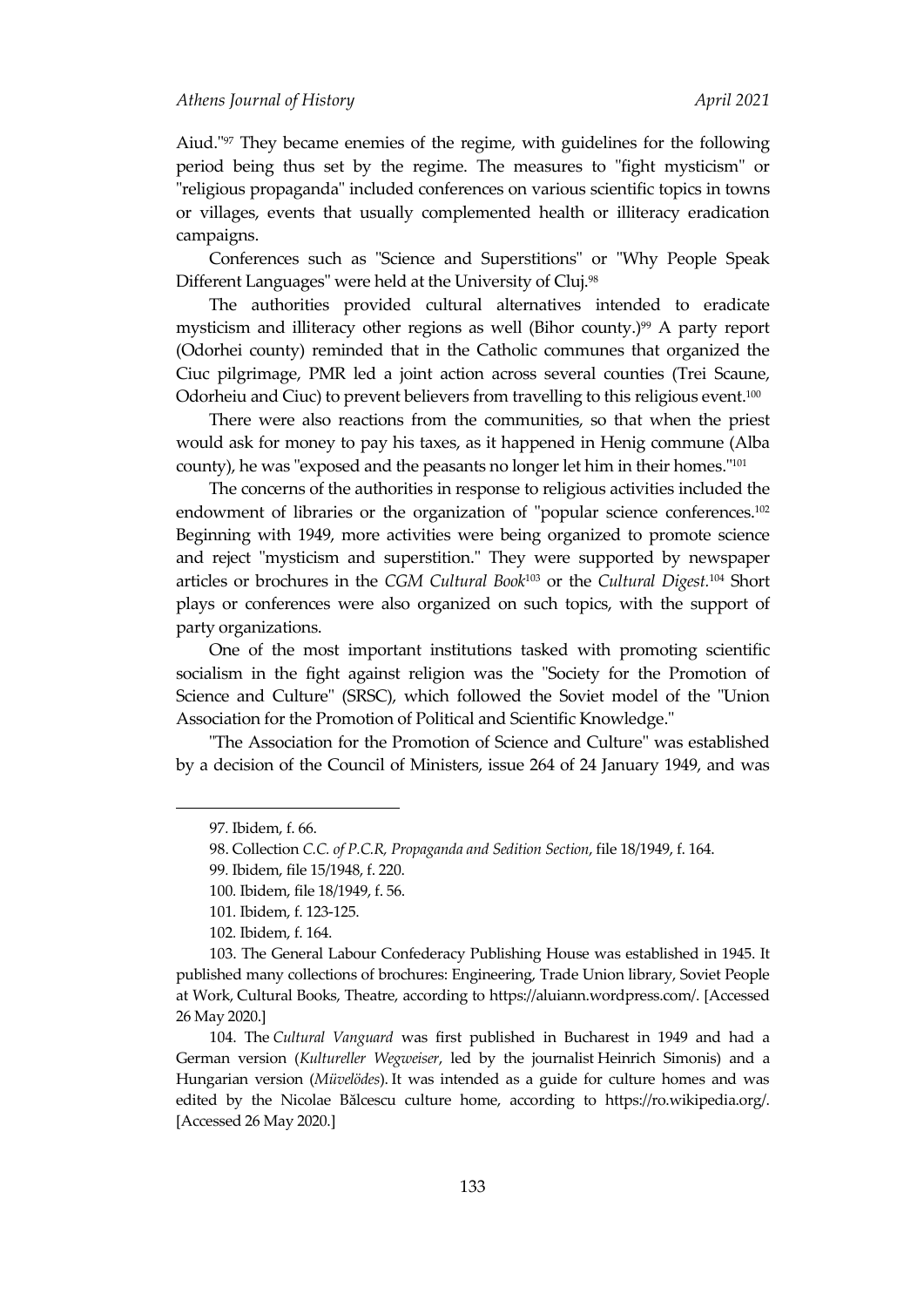subordinated to the Ministry of Arts. Its destination was to "promote science among the popular masses, fight obscurantism, mysticism and superstitions." 105 The leadership consisted in a committee of 29 members, among which the literary historian Paul Cornea, the writer Geo Bogza and regime ideologists Leonte Răutu and Mihail Roller.

A transcript of a public conference held in Moscow by the central lecturer of the "Union Association for the Promotion of Political and Scientific Knowledge", published in the Pravda newspaper in 1951, titled "On the liquidation of religious relics in the minds of the people" was to establish the main directions of similar organizations in Romania. Its ideas included the "overcoming religious prejudices and all beliefs is part of the communist education of the working people", and "Religion is a form of social consciousness; it represents a fantastic and distorted reflection of reality". Moreover, "all religions admit and suggest to believers that there are good and bad supernatural beings who change people's lives and occupations for the better or worse." 106

These were followed by public conferences on Marxism-Leninism, the printing of books and periodicals, radio shows, the displaying of slides and scientific films, and the organization of exhibitions. 107

Moreover, a commission travelled to Suceava County, where Protestant cults had many believers, with the support of SRSC, which was to establish branches in all county seats and sub-branches in large enterprises. But the results were unsatisfactory by far, particularly in view of the intense activities expected during the winter, a season when farmers are less involved in agricultural work. References were made to the unsatisfactory "fighting against superstitions" during winter, when the focus was mainly on political and cultural activities, while shortcomings were addressed during bimonthly conferences. <sup>108</sup> The poor results were due to both the superficial training of party cadres and the lack of well-organized cultural activities intended for the rural population.

In response to the annual Ciuc pilgrimage (Ciuc county), the authorities would organize several cultural and sports activities. These involved the local party branches (UTM, UFDR, UPM) and the Ministry of Arts. They included four local and national stages. There were also sports competitions under the "Youth Cup", with the final to be held in Bucharest.

The prizes were offered by the Ministry of Arts and included movie projectors, radio sets or books for the endowment of libraries. The Hungarianspeaking population was provided with entertainment by Hungarian State

<sup>105.</sup> Collection *Association for the Promotion of Science and Culture,* file 1/1951, f. 2.

<sup>106</sup>*.* Ibidem, file 32/1953, f. 39-41.

<sup>107</sup>*.* Ibidem.

<sup>108.</sup> Collection *C.C. of P.C.R, Propaganda and Sedition section*, file 7/1950, f. 180-181.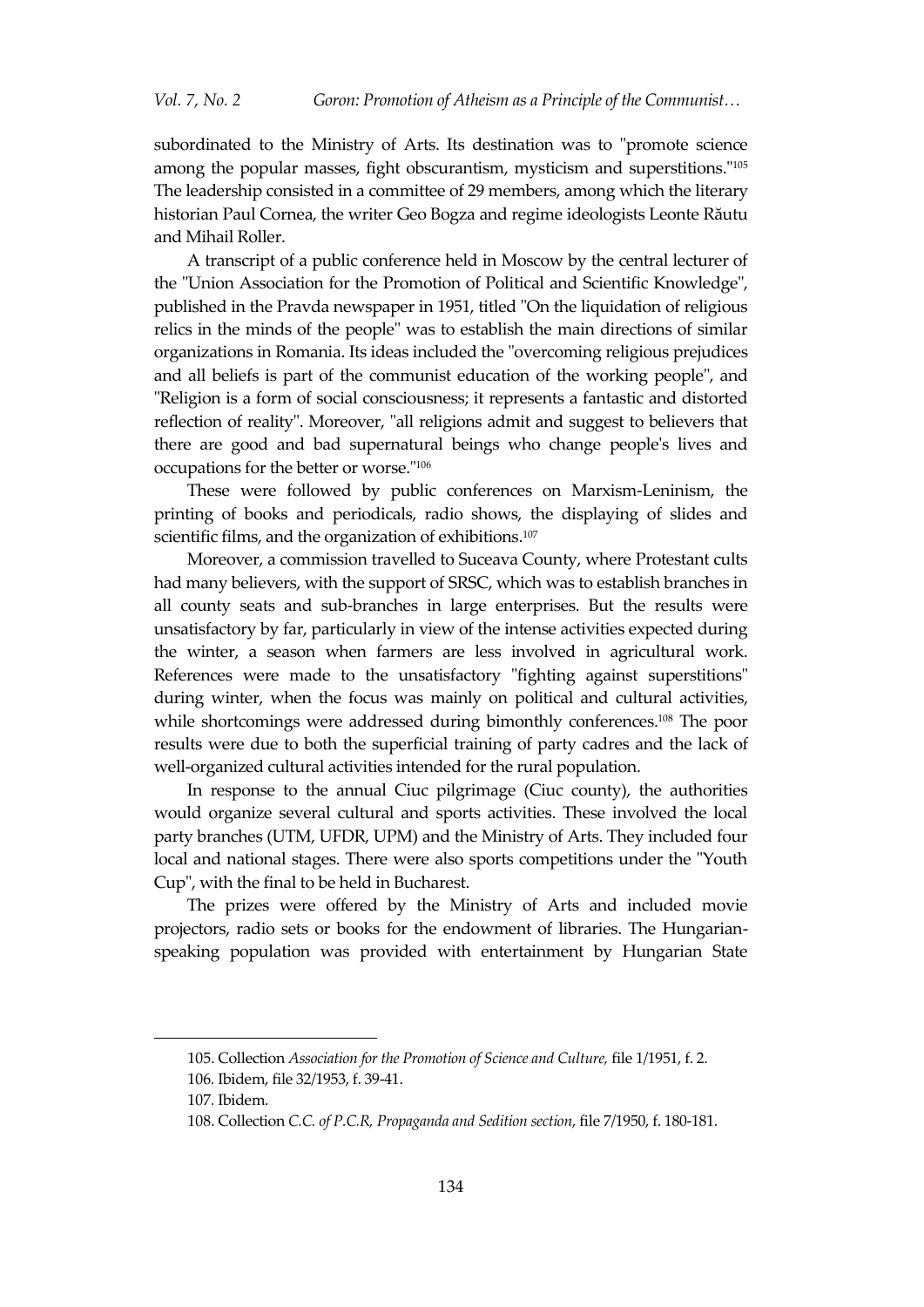Theatres, with the support of local newspapers. "Popular science conferences to fight mysticism" were also organized. 109

These efforts to thwart the religious pilgrimage were successful, according to official reports. As regards the number of participants, there were 3,500 spectators and 300 participants in the Gheorgheni division (Ciuc county) alone. The motorcycle contest (Ciuc county) was attended by more than 12,000 participants, and the final (Ciuc county) there were more than 15,000 people, who stayed to watch despite unrelenting rain. The contests also represented an occasion for the two communities to come together. UFDR organized "home art" exhibitions. The PMR reports mentioned a decrease in the number of believers participating in the Ciuc pilgrimage, from 70,000 in 1947 to 50,000 in 1948 and 25,000 in 1949. In order to secure achievement of the objectives, a growing number of activists were assigned in the county from the central Magyar school of the party, combined with the removal of those who failed to efficiently perform their tasks. 110

In the Mureș county, although the Ciuc pilgrimage was prepared two weeks in advance, the party's actions caused a decline of participants to 200 from 800 in previous years. 111

Heartened by the satisfactory results, the party organization leaders received further tasks. The main objective was to remove the influence of the Catholic religion on the peasantry by isolating Bishop Aron Marton, <sup>112</sup> who was an enemy of the regime. <sup>113</sup> The Catholic bishop was "exposed" and thus an outlaw for the regime, but was still supported by Catholic believers, so that manifestos were spread the Cristur square (Ciuc county) asking believers to take a stand on his behalf, with demonstrations also organized for that purpose. The reports mentioned that "triumph arches were made" or "mostly youths took part, who were made to swear they will protect the faith." <sup>114</sup> The Catholic youth, despite taking part in state-sponsored events, kept their loyalty for the religious leaders in an act of cultural-religious compromise. As far as the party activists conveyed the information, exaggeration was part of the norm.

Religious leaders were arrested in an overt attempt to intimidate believers. In Alba county, two Baptist preachers were "exposed" and taken in custody in the Benic and Mihalț communes, who arrived there from other area (Turda town), on allegations of supporting American interests. As a result, 13 families who sought to join the Baptist cult renounced to do so. 115

<sup>109</sup>*.* Ibidem, f. 186.

<sup>110</sup>*.* Ibidem, f. 187.

<sup>111</sup>*.* Ibidem, file 18/1949, f. 149.

<sup>112.</sup> See József Marton, *Cartea Memorială Márton Áron la 100 de Ani de la Nașterea Sa*  (Marton Aron Memorial Book at 100 Years from his Birth) (Cluj-Napoca: Editura Gloria, 1996).

<sup>113.</sup> Collection *C.C. of P.C.R, Propaganda and Sedition section*, file 7/1950, f. 187.

<sup>114</sup>*.* Ibidem, file 18/1949, f. 149.

<sup>115</sup>*.* Ibidem, f. 123-125.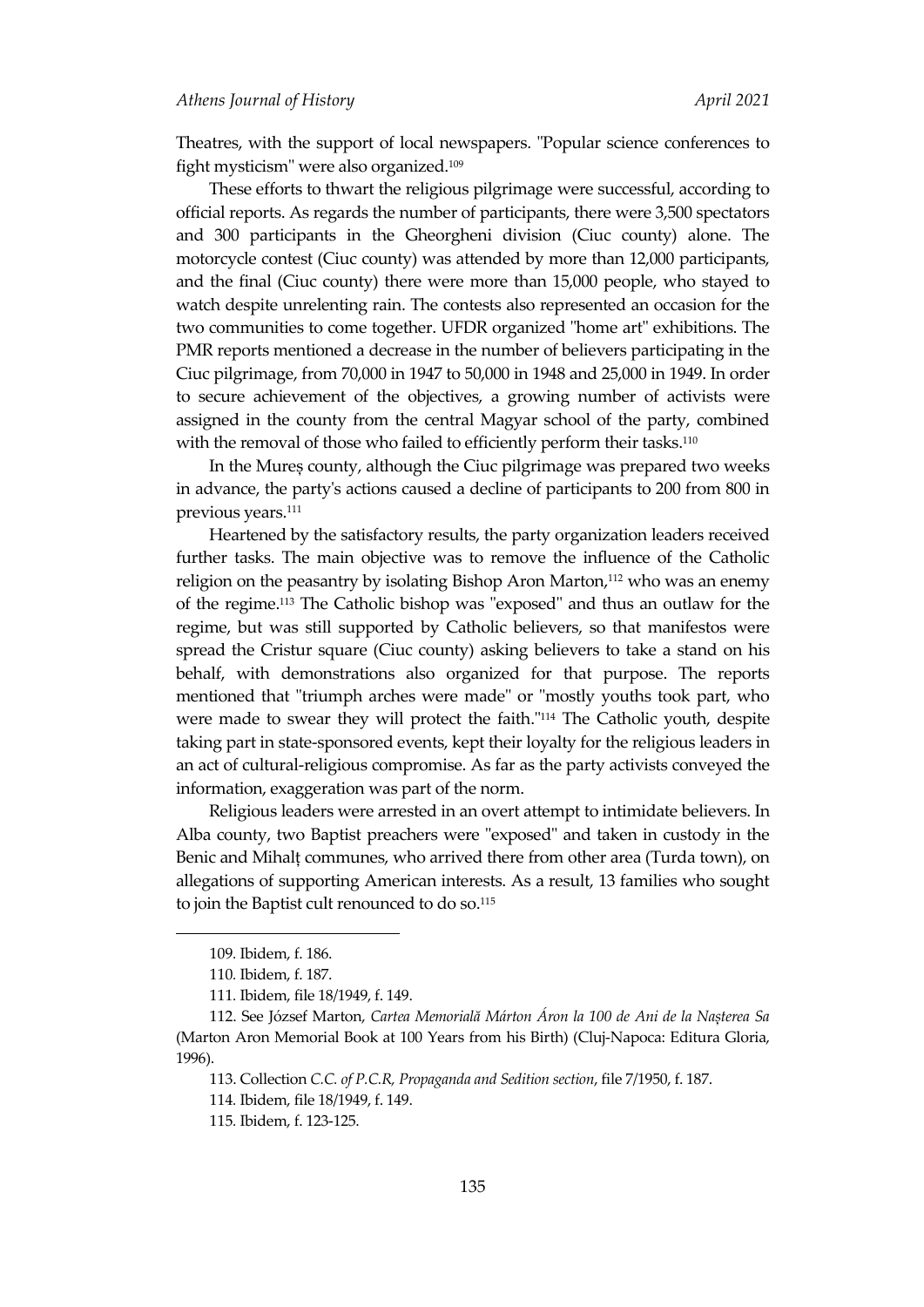The Cultural Vanguard magazine published 13 peace conferences, out of which two conferences were intended to fight "superstitions", and ten were scientific. In addition, the central press published articles defending the authorities' measures. These included "Vatican, an agency of American Imperialism" or "On superstitions, shakers and enchanted windows". The workers' clubs in cities and rural cultural homes were tasked with organizing such conferences.

County party committees trained activists and then worked in communes that had Protestant communities. All these were complemented by "exposing" actions, with the authorities gloating that "cultists left their sects." 116

Hungarian publications also joined the fray. The party's report, "Certain Wrong Trends in the UPM Press Addressing Issues Concerning the Catholic Church and Clergy in Transylvania", mentioned the role of UPM publications in Transylvania that published written materials from the Catholic clergy or the "working people" on relations between the state and Catholic Church. The *Nepujság* newspaper of Târgu Mureș published 31 articles, while the *Világosság* of Cluj-Napoca published 22 articles in one calendar month. Praise was given to regime support in removing Vatican influence and in the fight for peace, but the mistakes made in public communication were also castigated.

The authorities feared a raising influence of Catholicism among the masses, since the newspaper articles showed appreciation and unwarranted interest for the Catholic clergy. 117

Therefore, the newspaper *Szabadzso* of Timișoara, mentioned that "Catholic workers and priests are united for the defence of peace", while *Világosság* from Cluj-Napoca published a letter of a Cluj university professor regarding the contribution of the Catholic clergy, stating its admiration "for the standing of the Catholic Church, which has had a significant role in the life of our people". In Târgu Mureș, *Nepujság* quoted a collective letter of Catholic workers, who stated that "the Roman Catholic Church must find a way to join the fight for peace".

According to the same document, the Catholic clergy used Hungarianlanguage publications to obscure their past and build a new, positive image, as "some letters are meant to give certificates of good behaviour to priests".

The communist authorities resented that such letters were not "combative", avoided naming the "enemies of peace", and painted Catholic priests as "defenders of peace". They failed to "expose Imperialism and its accomplices in the Vatican." 118

Rural cultural institutions were accused of failing to "contain the religious and mystical propaganda strongly promoted by the Church and various sects". The most vulnerable regions were Arad, Baia Mare, Suceva, Bucharest, Timișoara

<sup>116</sup>*.* Ibidem, file 7/1950, f. 211-212.

<sup>117.</sup> Collection *C.C. of P.C.R, Propaganda and Sedition section*, file 65/1950, f. 14-16.

<sup>118</sup>*.* Ibidem.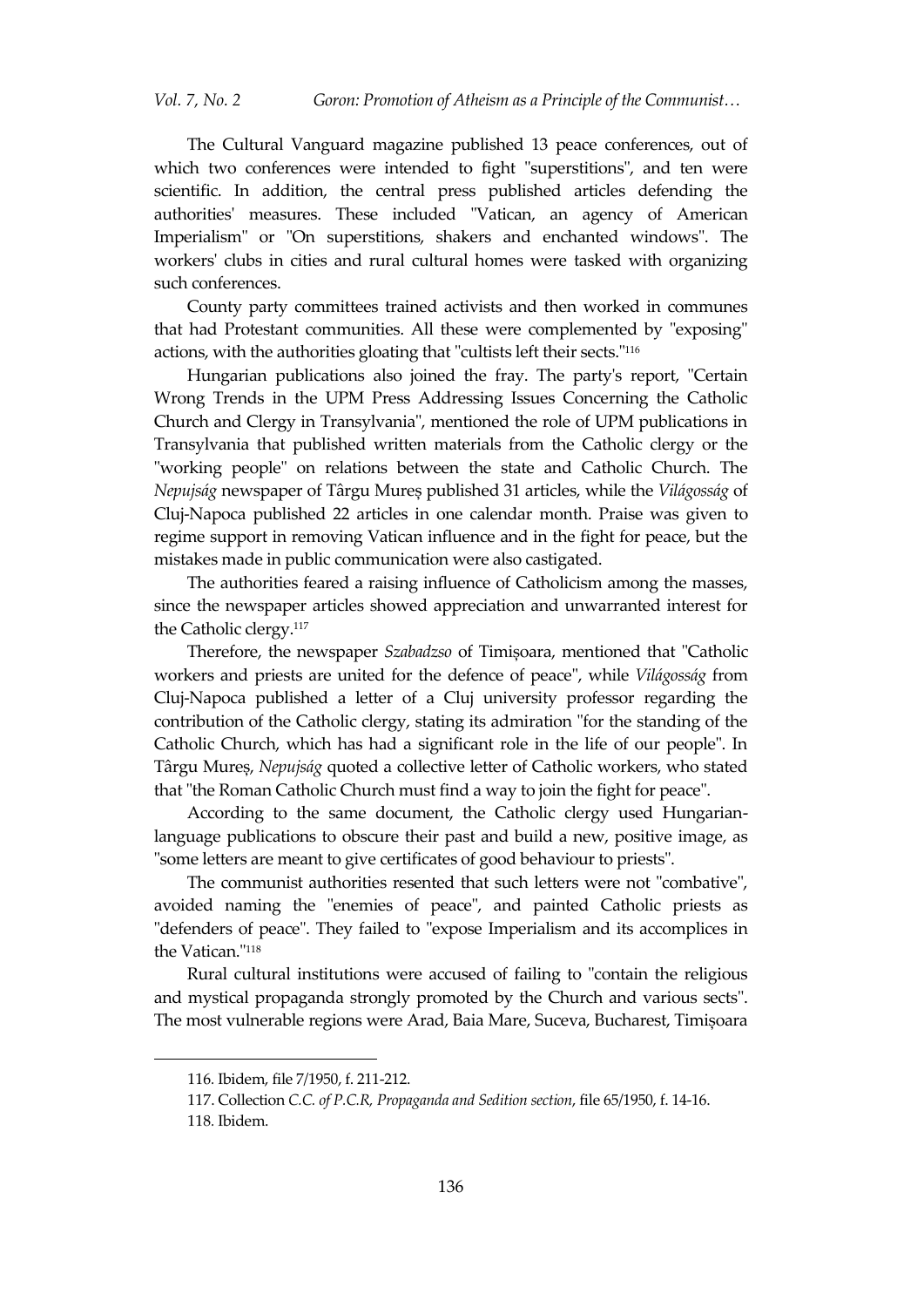or the Magyar Autonomous Region. <sup>119</sup> The causes were said to be the poor quality of the science conferences and the insufficient "perceptive and visual" propaganda tools used in exhibitions or movies. All these provided a clear advantage to protestant cults, whose sound logistics, including the availability of establishments or the organization of brass music choirs, leveraged the "ignorance of an underdeveloped part of the peasantry." 120

This led to proposals for measures such as "stepping up scientific propaganda" via the conferences organized by the SRSC, support from the UTM Central Committee, and clear position-taking by the regime relative to religion within party schools. The regional political lecturers were tasked with travelling to villages to "promote science and atheism." 121

A 1951 report (Alba district) mentioned failures of SRSC conferences due to lack of logistical means, and proposed measures such stepping-up class struggle against regime opponents, as the latter kept "the working population in a the state of cultural backwardness, mysticism and superstition." 122

Against this background, theatre plays were proposed by the *Scânteia* newspaper, which in the *CGM Cultural Book no. 5* emphasized the cultural and educational materials of the publication. One example was the play "Don't Believe in Charms", by Russu-Șirianu Vintilă, which showed how a worker tried to convince the peasants of the importance of medicine instead of "charms and superstitions", with the latter eventually acknowledging the obvious superiority of science. This would later become a model for other theatre plays. 123

The communist authorities employed a wide range of actions to deter what they called "religious propaganda", trying to provide alternative past-times such as science presentations or more practical events such as theatre plays, film screenings or various competitions. Concurrently, the regime also enforced coercive measures ranging from pressure on religious communities to public "exposures", followed by arrests of religious leaders. However, all these actions, as I will later show in the conclusions, amounted to barely a few gains for the regime at local level, and none at national level.

#### **Conclusion**

In spite of the communist regime's efforts to impose its own cultural agenda relative to mass cultural policies, the effects were somewhat overdue, and the

<sup>119.</sup> See Stefano Bottoni, *Stalin*'*s Legacy in Romania. The Hungarian Autonomous Region, 1952–1960* (New York, London: Lanham, Boulder, 2018).

<sup>120.</sup> Collection *C.C of P.C.R, Propaganda and Sedition Section*, file 33/1958, f. 137.

<sup>121</sup>*.* Ibidem, file 10/1957, f. 87-88.

<sup>122.</sup> Collection *Regional Committee P.M.R Alba*, file 1/1951, f. 18.

<sup>123</sup>*. Scânteia*, issue 1156 of 28 June 1948, p. 3-4.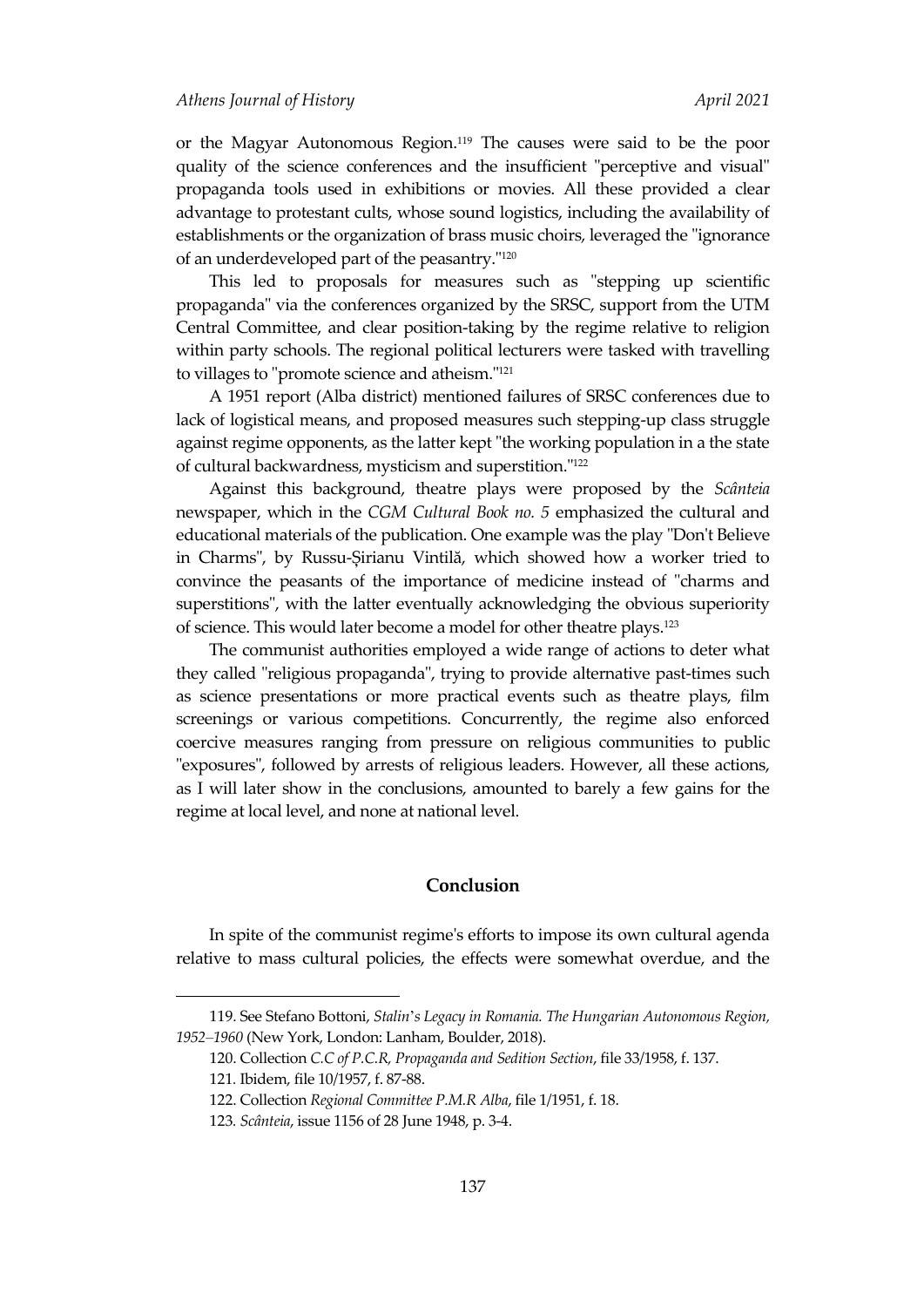results were rather modest. Romania's forced development was met with the inherent problems of modernization and industrialization. The forced imposition of a foreign ideology to a rather conservative Eastern European area relying on obsolete mindsets, in a society where 80% of the population lived in rural areas as of the end of the Second World War, required a longer period of time than the regime had originally planned.

The rural population was definitely reluctant to embrace the new atheist ideology for several reasons. First, the Church still held considerable influence on the education, health conceptions and on people's lives in general. Priests still enjoyed a privileged status and, next to teachers, made up the intellectual rural elite. A partial uncoupling from rural traditions will only come about after mass migrations to industrial cities in need of labour. In no way would the new "town people" and industrial workers become "new people" as the regime heralded at the beginnings of the cultural revolution, but some deep social and cultural changes were definitely bound to happen.

The Communist regime, in spite of sustained anti-religious campaigns, achieved only modest results in the secularization of the society and culture. Interestingly, many PMR members, although formally embracing the new ideology, seemed to remain discreetly involved in religious life. The secularization of a society is contingent on a lengthy process of gradual modernization. The communist regime took major steps through commendable efforts, including a successful literacy campaign, <sup>124</sup> the establishment of many well-endowed libraries, especially in rural areas where they had been sorely missed, or disease eradication campaigns. But this phase of mass education needed time and particularly a more careful approach, which some communist leaders such as Gheorghe Gheorghiu-Dej understood from the beginning. This gave rise to a so-called "partnership" with the dominating Orthodox Church. The regime line adopted from the first days of power ensured, to a certain extent, its survival and subsequent earning of legitimacy.

The second phase of the Communist regime, which began with Nicolae Ceaușescu taking power, a nationalist leader who would build what was later called national communism, also saw the uprooting of religious symbols, with Santa Claus becoming Moș Gerilă, and the Christmas tree becoming the "winter tree." 125

This state of fact will be maintained, with various changes between periods, until the end of the Communist regime. The post-communist period marked a return to religious life, particularly in Orthodox countries, somewhat similar to

<sup>124.</sup> See Alin Goron, "Alfabetizarea în Cadrul Educației Adulților sub Regimul Comunist 1948*–*1956" (Alphabetization of Adults during the Communist Regime 1948*–* 1956) *B.C.Ș.S*, no. 24 (2018): 239-265.

<sup>125.</sup> See Tom A. Jerman, *Santa Claus Worldwide: A History of St. Nicholas and Other Holiday Gift-Bringers (*Jefferson, NC, USA: [McFarland & Co Inc,](https://www.bookdepository.com/publishers/McFarland-Co-Inc) 2020), 199.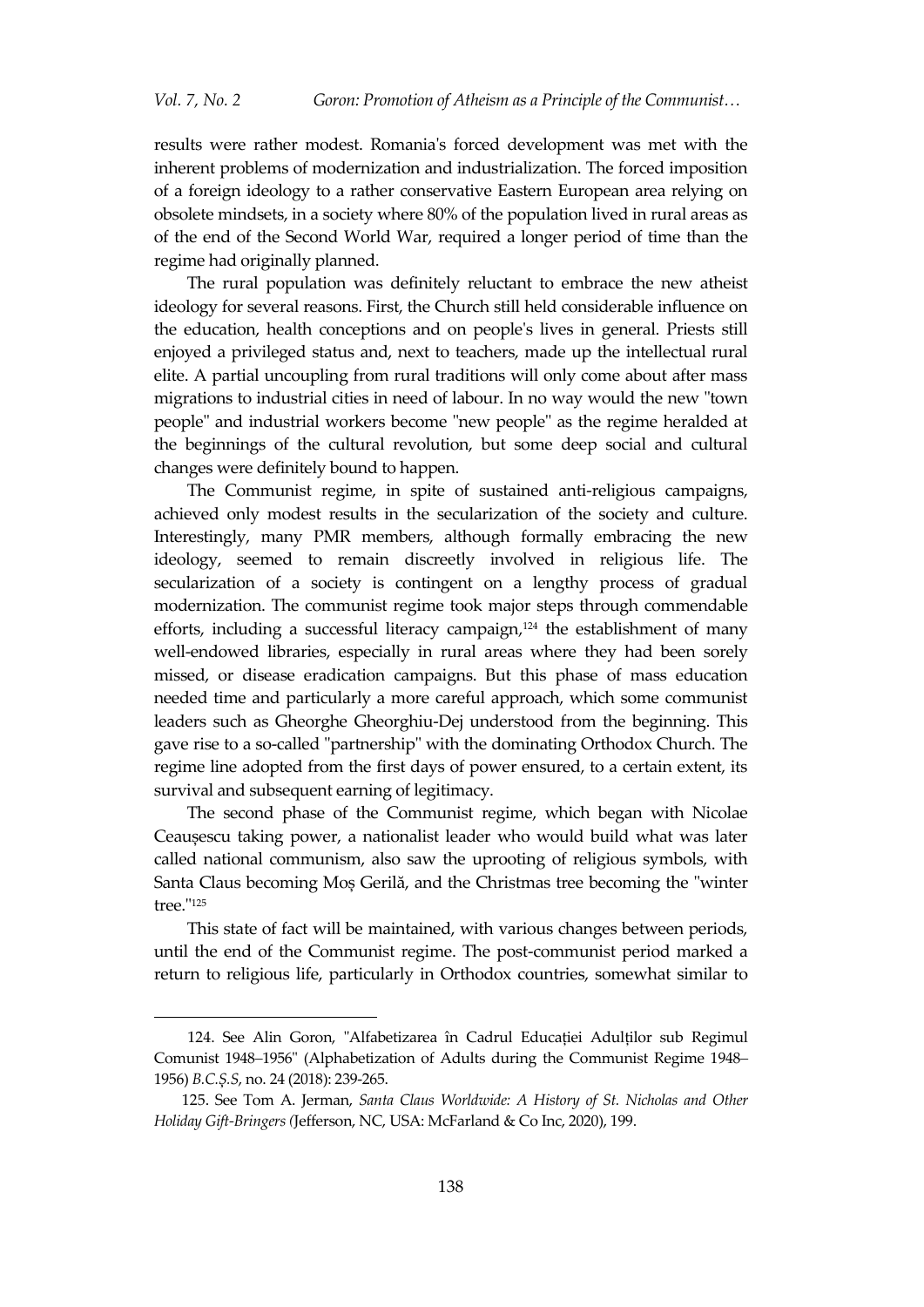$\overline{a}$ 

what happened in Russia. <sup>126</sup> This was due to the insecure economic and social situation after the fall of Communism, a transition which left deep scars. Then, a rise in living standards, particularly in the latter decade, mainly due to an increase in consumption, embarked Romanian society on a process of steady secularization.

Today, most Romanians declared themselves as Christian Orthodox, although few of them are practising this religion. Most of those who regularly attend Church service are in their sixties, and some are former members of the Communist party. Public atheism remains a controversial topic, particularly in relation to public persons, and many young people are agnostic and at the same time openly critical of the authoritarianism of the Orthodox Church.<sup>127</sup>

The public space is currently subject to a dispute between the defenders and opponents of two major subjects: the maintenance or the elimination of the study of religion in public schools, and the introduction of sex education in schools. Today, these topics paint the picture of a modern society that is taking significant steps towards secularization.

## Bibliography

- Bottoni, Stefano*. Stalin's Legacy in Romania. The Hungarian Autonomous Region, 1952–1960.*  New York, London: Lanham, Boulder, 2018.
- \_\_\_\_.*Transilvania Roșie. Comunismul Român şi Problema Națională 1944–1965.* (Red Transylvania. Romanian Communism and the National Problem 1944-1965.) Cluj-Napoca: Editura Institutului Pentru Studierea Problemelor Minorităților Naționale, 2010.
- Deletant, Dennis. *Hitler's Forgotten Ally: Ion Antonescu and His Regime, Romania 1940–1944*. Houndmills, Basingstoke, Hampshire and New York: Palgrave MacMillan, 2006.
- George, Richard T. D. And James P. Scanlan. *Marxism and Religion in Eastern Europe*. Dordrecht-Holland and Boston: D. Riedel Publishing Company, 1974.
- Gilberg, Trond*.* "Religion and Nationalism in Romania." In *Religion and Nationalism în Soviet and East European Politics*, edited by Pedro Ramet. Durham, N.C.: Duke Press Policy Studies, 1984.
- Goron, Alin. "Alfabetizarea în Cadrul Educației Adulților sub Regimul Comunist 1948*–* 1956" (Alphabetization of Adults during the Communist Regime 1948*–*1956.) *B.C.Ș.S*., no. 24 (2018): 239-265.
- Institutul Cultural Roman. *Religion and Identity in Interwar Romania: Orthodoxism*. Retrieved from: https://www.icr.ro/pagini/religion-and-identity-in-interwar-romania-orthodo xism. [Accessed 19 May 2020.]

<sup>126.</sup> See Sonja Luehrmann, "*Evolving Soviet Atheist Critiques of Religion and why they Matter for Anthropology,*" *2015.*

<sup>127.</sup> See Lucian Turcescu and Lavinia Stan, "*Religion, Politics and Sexuality in Romania*," *Routledge, Europa-Asia Studies* 57, no. 2 (2005): 291-310.